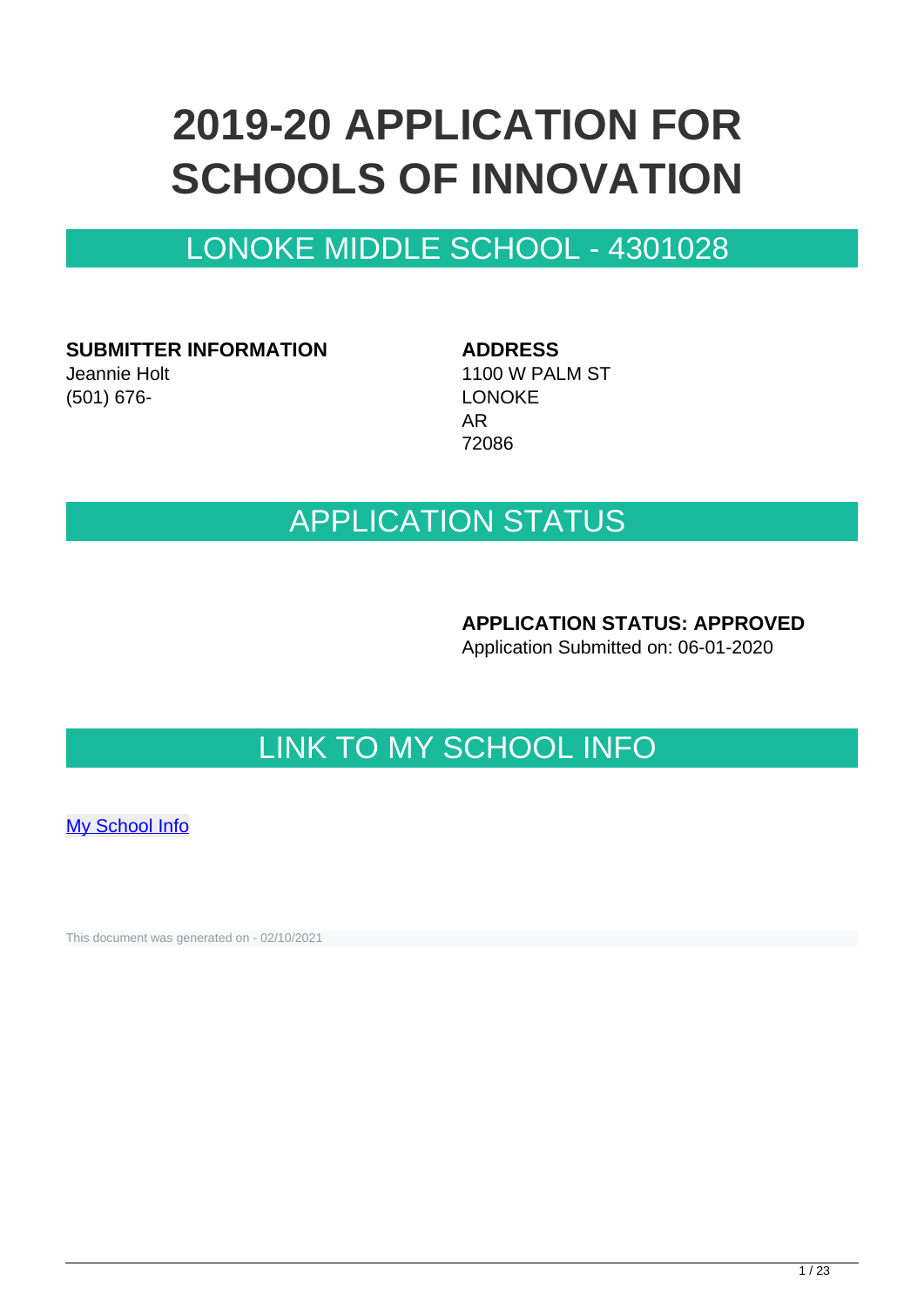# **SECTION 1:** INNOVATION PLANS

### **Narrative Description of the Innovation Plan**

School Demographics and Learning Data Trends

Lonoke Middle School is the only middle school in the rural Lonoke community. Current enrollment at LMS is 374 students in grades 6-8 with approximately 64% of students qualifying for free and reduced lunch. The middle school population is quite homogenous with only 8.5% of students identifying as Hispanic, 24% identifying as African American, 3.5% identifying as Other, and 64% of students identifying as White. Recent data indicates that a large percentage of students at Lonoke Middle School are below grade level in both reading and mathematics. On the ACT Aspire Summative Assessments given in April 2019, only 32% of 6th grade students, 33% of 7th grade students, and 43% of 8th grade students scored Ready or Exceeding in the area of reading. For math, only 49% of 6th grade students, 37% of 7th grade students, and 43% of 8th grade students scored Ready or Exceeding. Additionally, our African American students scored 56.85 on the ESSA School Index, while our white students scored 72.32. Our low income students scored 65.15. This shows a gap between these two groups of students.

In addition to test score data, attendance data shows that absenteeism is an issue for students in all grade levels. Since the start of the school year, there have been 461 student absences buildingwide. Student attendance is addressed on a regular basis by the school counselor, administrators, and school resource officer, but those efforts have not yet substantially improved attendance. In a recent student survey, 91% of students who responded to a question about absenteeism indicated that more choices related to place and path would help improve student attendance. To meet our students diverse needs and create a learning environment tailored to meet all students where they are, we have to revisit the way we provide teaching and learning opportunities in our building.

In addition to the above mentioned data, behavior data shows that there is a discrepancy between male/female students, which is an issue for students in all grade levels. In our building, 52% of students are male. Since the start of the school year, there have been 366 student detentions building-wide. 70% of these detentions have been issued to male students. In addition to detentions, there have been 85 office referrals, 72% of which were issued to male students. Student behavior is addressed on a regular basis by the teachers, counselor, administrators, and school resource officer, but those efforts have not yet substantially improved behavior. In a recent student survey, 79% of students who responded to a question about engagement in learning would be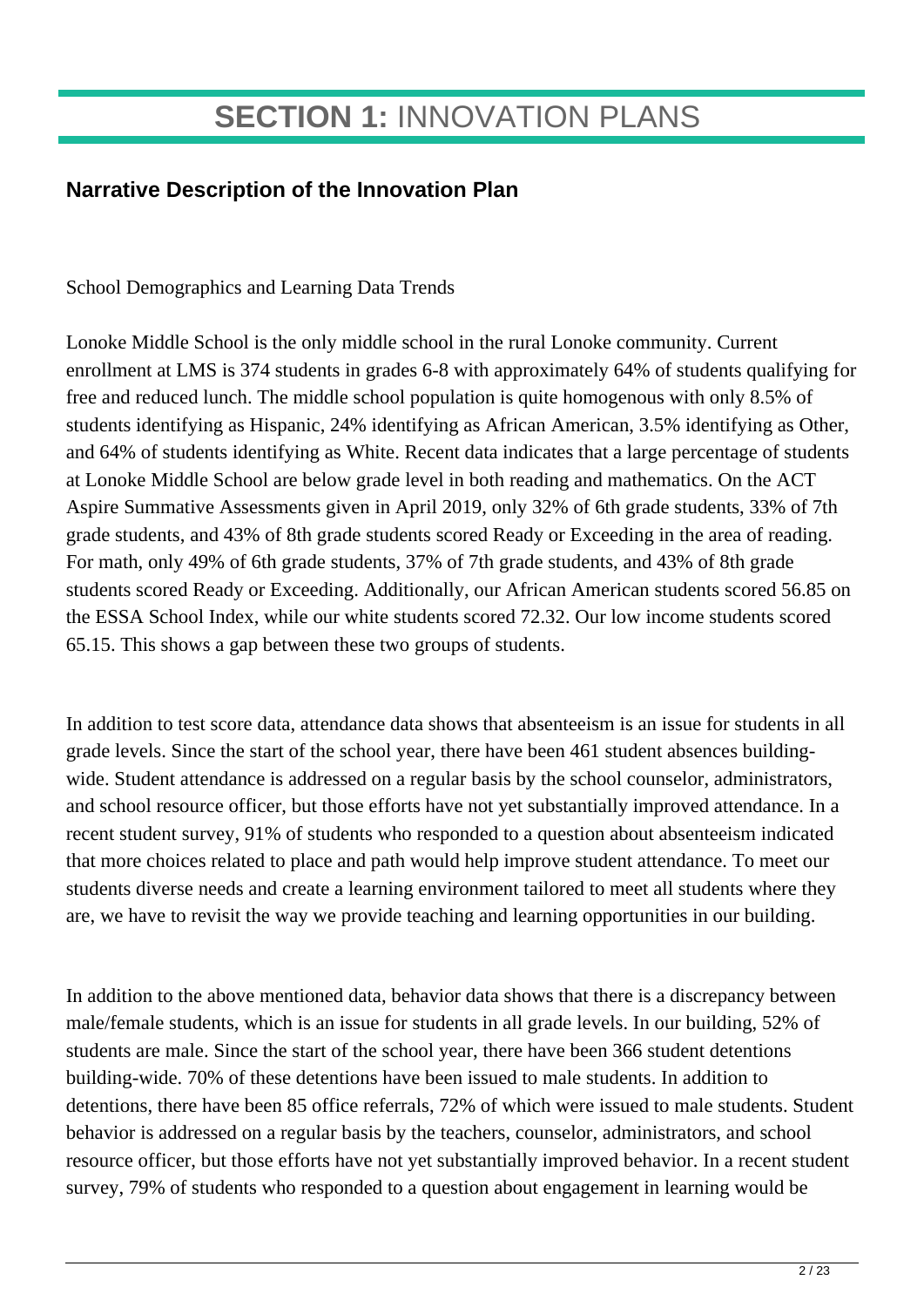higher if given more choices related to place and path. We know that students have fewer behavior incidents when they are engaged in their learning.

#### Rationale

#### District Rationale

The Lonoke Public School District, the Lonoke Chamber of Commerce, Lonoke 2022, and local business leaders and organizations have developed a partnership to stimulate community growth and economic development in Lonoke. As such, school board members and business/community leaders in Lonoke have asked for a transformation of programming and services in the Lonoke Public School District that reflects more attention to market trends, local business employment needs, the readiness of students for employment, and mastery of core content knowledge and skills.

#### School Rationale

At Lonoke Middle School, we have minority and economically disadvantaged students of poverty who are falling behind, not just on test scores, but in day-to-day classroom performance. They are not deeply invested or interested in their educational experience. These students come to school because the law says they must attend, but they are not achieving their full potential. Many of these students do not see school as an investment in education that can aid their adult lives beyond middle school and high school. There are also more students that simply dont value education. The way our school is currently structured and confined by educational laws and requirements, we have no time in our school day to provide them the flexibility to attain a personalized, enriched education or give them the real experiences they desire and would relate to.

At Lonoke Middle School, we have students on both ends of the achievement spectrum, from high performing to low performing, making it difficult to give them all the support they deserve. To meet the needs of these students, we have to base our instruction on teaching the whole individual. The School of Innovation process would allow the implementation of personalized learning. This would give students voice and choice and allow for flexibility and support that ensure mastery of the highest standards possible. According to evidence, students who have more choice in their dayto-day schedule become more invested in their education. Our goal is to use our scheduling to help the whole-child invest in their personal goals and future.

A major goal in our community at present is the college and career readiness of students graduating from Lonoke High School. At Lonoke Middle School, we understand the importance of preparing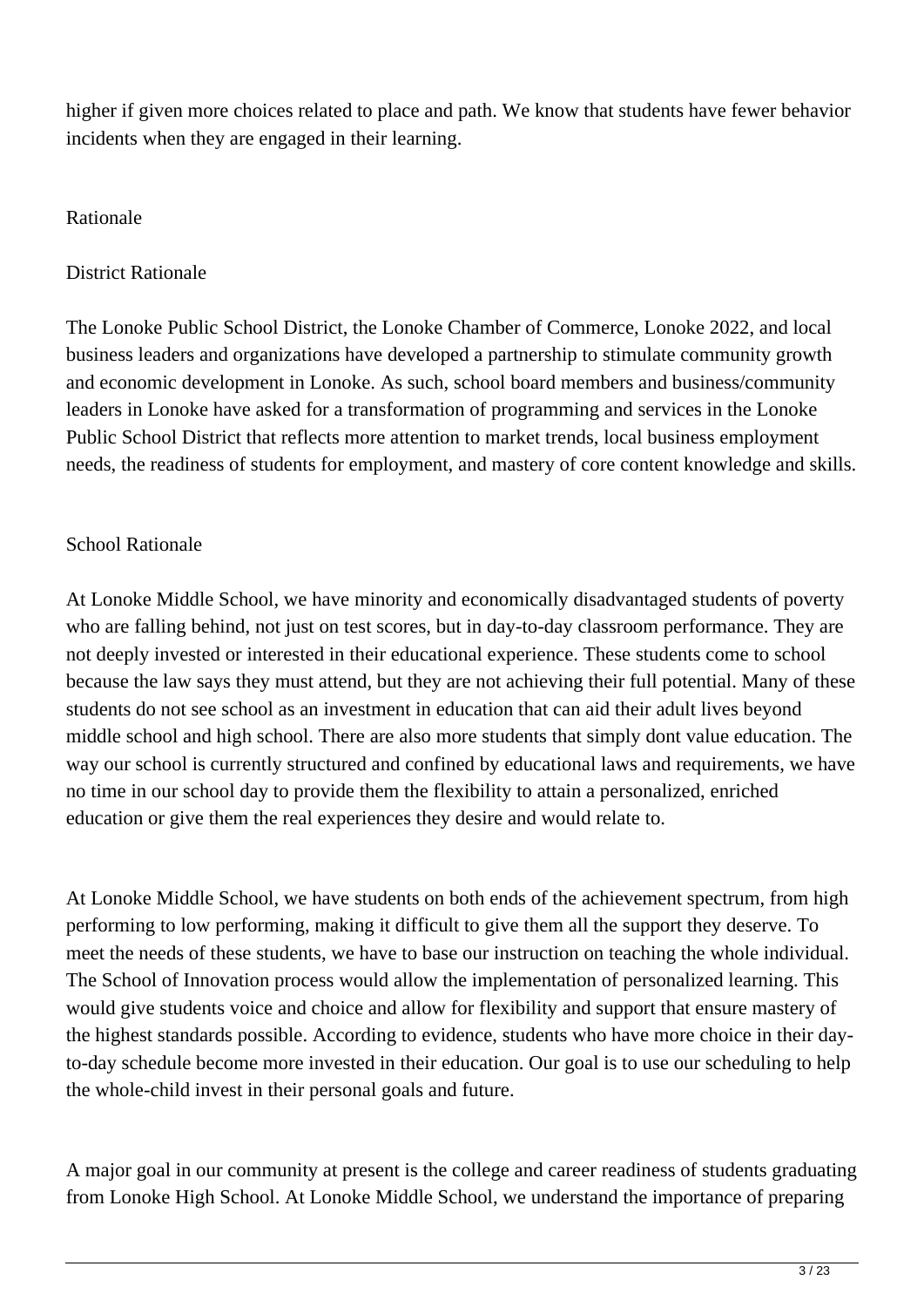students now, so they can build on their knowledge and skills in high school rather than start new. One major focus of utilizing the School of Innovation process is to improve the soft skills of students in our building. We know, and evidence shows, that students who are knowledgeable about the interview process, market trends, and skills needed in the workforce before they leave high school are far more successful throughout their lifetime. According to the Bureau of Labor Statistics, the spring 2014 figures showed that when employers reported 4.6 million job openings in the United States, 9.5 million Americans reported unemployment (Bureau of Labor Statistics, 2014a, 2014b). This represents the skills gap--the mismatch between the skills that prospective employees possess and the jobs that are available. Currently, we are unable to put major emphasis on the soft skills students need to obtain. With the current educational laws and guidelines in place, we are unable to schedule time to solely teach these skills. The School of Innovation process will allow for these students to receive instruction on soft skills, and allow teachers to expect and help reinforce skills like goal planning, communication, interviews, portfolios, resume skills, and networking skills. Our 8th grade students are currently, and will continue, using Naviance, which is a program that creates for them career portfolios. This program also matches students with possible career choices.

Lonoke Middle School recognizes that we do not presently have the ability to meet the needs of all students, which would guarantee the mastery of all standards. We also know that these goals cannot be accomplished through this application process. Therefore, it is imperative that we build strong relationships with all stakeholders involved. We can continuously increase our capacity to meet students individual needs and our knowledge and tools to do so through research, discussions, and targeted professional development. Through these relationships and continued learning, we expect students and teachers alike to have a stronger interest and greater personal investment in the education of all students.

Proposed innovation and how it impacts student learning

Our three major goals include: literacy scores, soft skills, and student engagement/motivation/accountability. We believe that these areas are the most essential to the educational success of our students. There are a number of ways to meet these needs and we know we do not currently have all of the knowledge or tools necessary to do so. Therefore, we will continue researching and providing targeted professional development beyond those required for this application process. We understand that as we gather new information and tools, these may change to better serve our students. However, as of right now, we have determined various ways to meet these needs.

We believe that we can meet the needs of our students in the following ways: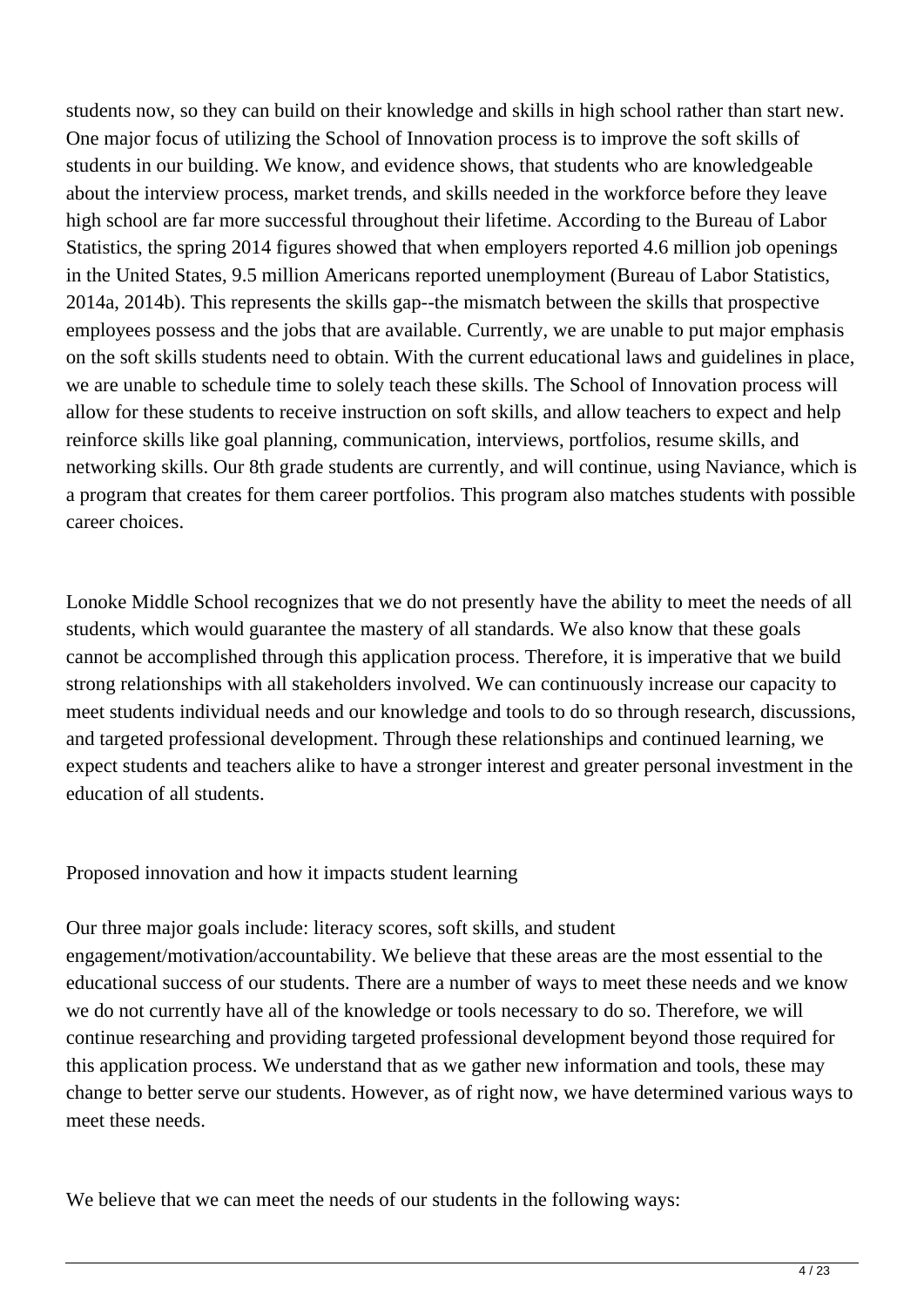Personalized learning Flexible scheduling FLEX Fridays Enrichment Advisory

Attendance

Students who are involved in Envision will participate in Flex Fridays weekly. Flex Fridays will allow for students to gain experience doing things they are passionate about. Some examples include Game and Fish activities, E Sports, professional speakers, trips to local businesses, etc. This will allow students to explore subjects they are passionate about and begin exploring possible career paths related to their passions.

Through Envision, we hope to improve student attendance, student behavior and academic achievement, and student motivation through blended learning flex opportunities and flexible scheduling. Students and parents that elect to participate with the Envision program must commit to a 2 semester commitment. Students will complete an application process, which will then be approved by teachers and administrators using a rubric. This program will allow students flexibility and mentorship to encourage learning and allow students to move through the curriculum at a selfguided pace. These students will be in the general education program throughout the morning. Then, in the afternoon each day, they will complete their coursework through School of Innovation. This will allow them to take electives with classmates and still get the socialization with students who arent part of this program.

This program will be offered in 6th and 7th grades for math and literacy only to begin. We will admit 30 students to begin the program. In 8th grade, this program will be offered for all four core content areas and we will admit 60 students. The rationale for this is two-fold: as our first year, we would like to begin slowly for our staff and students and our 8th graders will go to high school next year, where the program is bigger than ours. We will utilize the On Fire curriculum and online program to deliver instruction to students. We will track literacy and math progress through I-READY, ACT Aspire Interims, Spark learning platform.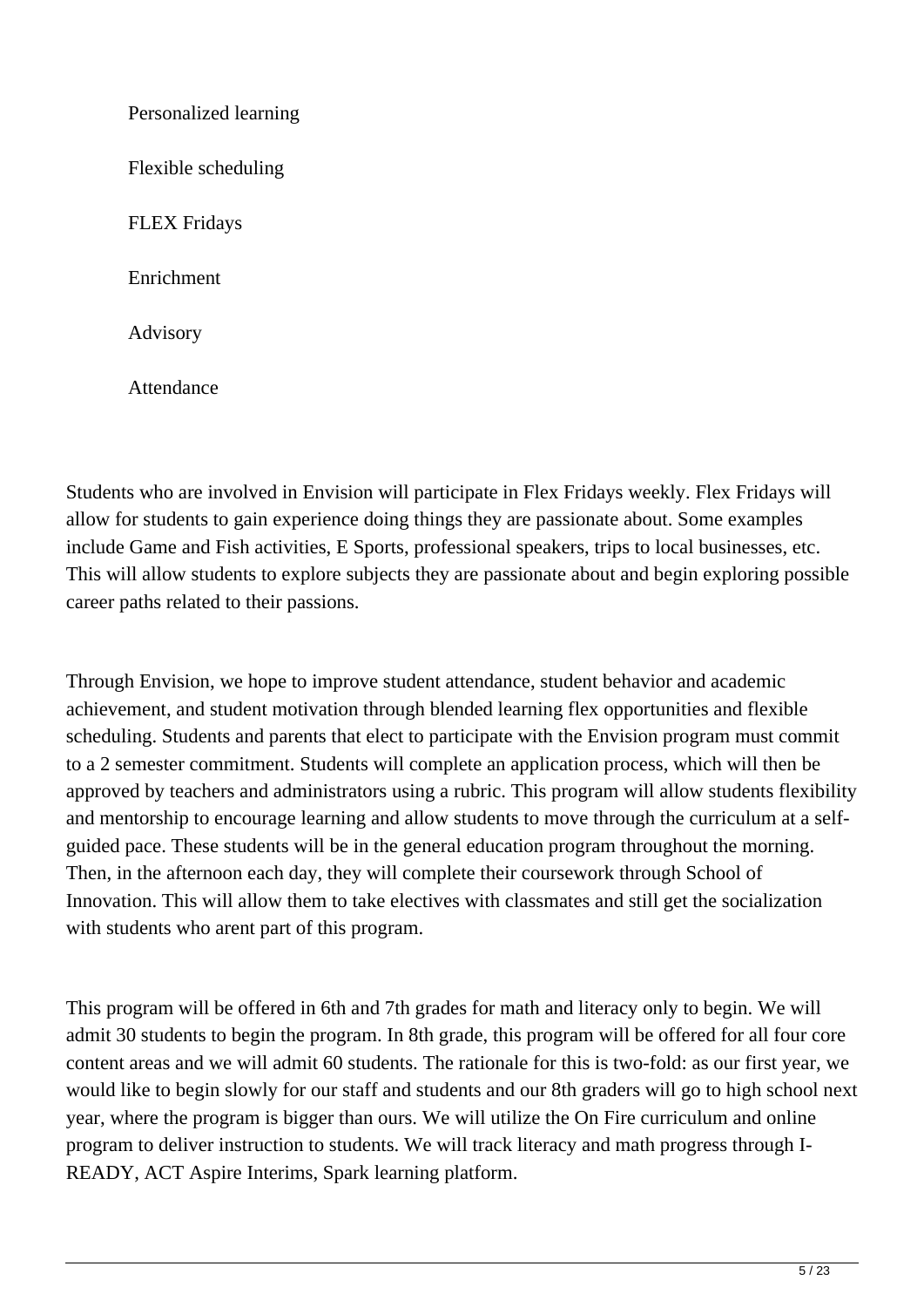The STEM/PITSCO program requires math, science and literacy to be integrated. The students have to use multiple literacy skills when communicating the outcomes of experiments and trials. STEM supports Goal 1 by integrating Literacy standards for grades 6-8 within the self paced curriculum, KWL charts, text to speech, and research/writing. STEM supports Goal 2 by allowing students to choose which expedition they experiment that are related to real world careers. Each expedition has goals that the students have to meet through self pace project based learning. STEM supports Goal 3 by allowing students to take the path they choose to take while obtaining the goals set within the expedition.

We understand that COVID-19 has changed the way we do school. This has led to a jumpstart in some of our School of Innovation programs and the training of our teachers. We will continue this training and preparation of our staff and these programs to best prepare for anything the 2020-2021 school year has to offer. Our goals are school-wide. By giving more options to ALL students (voice and choice) we hope to increase engagement for all learners. If we get approval for more SPARK licenses, we could offer more of the online curriculum to our students.

**Data Entry Date:** 02/24/20 | **Data Modified Date:** 07/31/20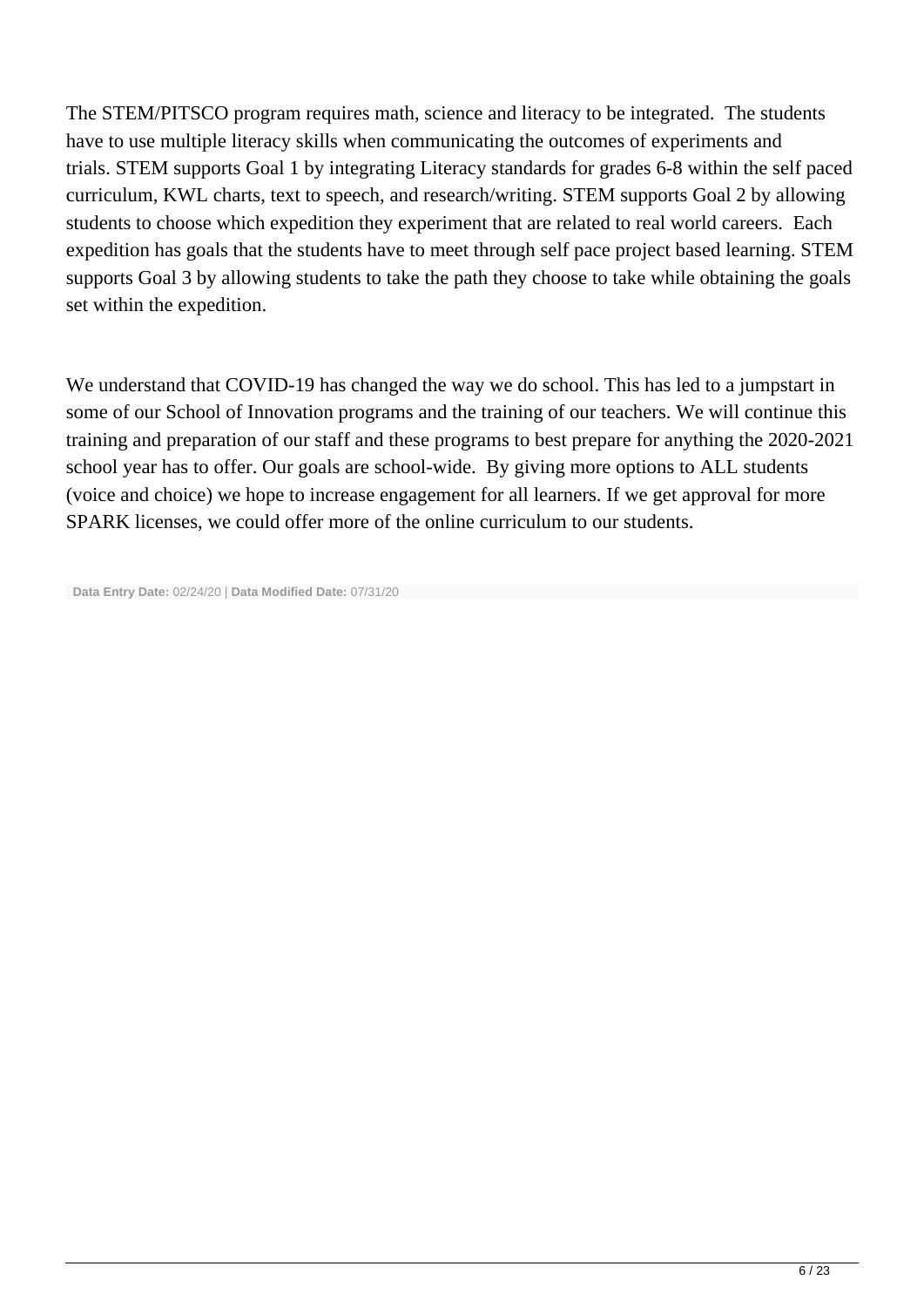# **SECTION 2:** GENERAL QUESTIONS

**Special Conditions ESSA (Check all that apply) Supports and service organizations assisting your school.** Arkansas Department of Education (ADE) Arkansas Public Resource Center (APSRC) Office of Innovation for Education (OIE) Other(s) - Please list: Ken Grover

### **Link to your School Improvement Plan:**

**Data Entry Date:** 02/24/20 | **Data Modified Date:** 02/24/20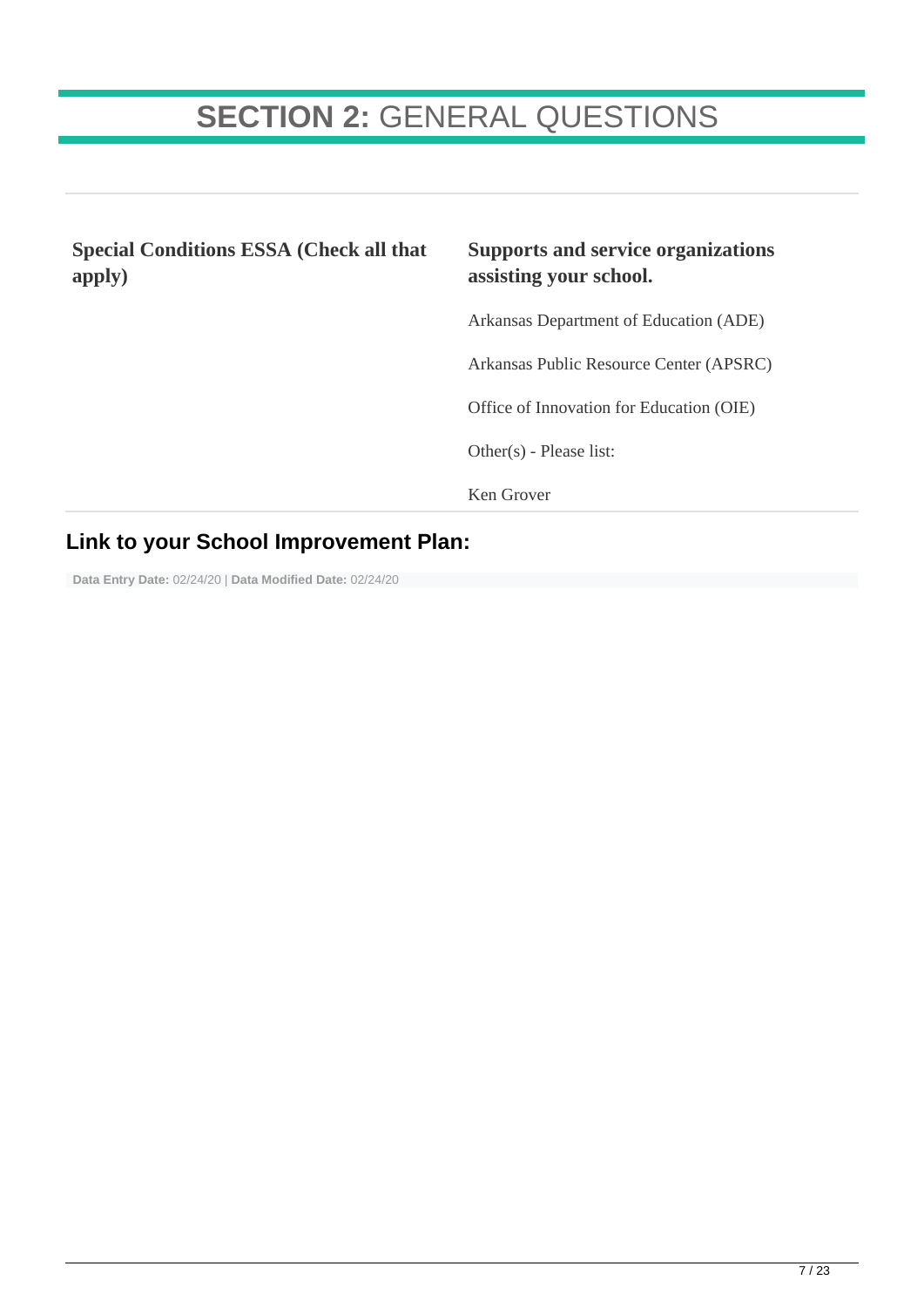### **Exploring and Learning**

We encourage you to work in this section before completing the School of Innovation Plan and Goals. The primary purpose of Exploring and Learning is to build the capacity of stakeholders for the work of innovation up to the submission of the application on April 23, 2019.

| Meeting<br>Date              | Meeting<br>Purpose                                                                                                                      | Focus<br>Audience<br>& Number<br>Attended                          | <b>Meeting Outcome/Planned</b><br><b>Next Steps</b>                                                                     |
|------------------------------|-----------------------------------------------------------------------------------------------------------------------------------------|--------------------------------------------------------------------|-------------------------------------------------------------------------------------------------------------------------|
| $02/24/2020$ -<br>02/24/2020 | SOI Meeting at Arch<br>Ford, assess status of<br>current SOI application<br>and discuss waivers                                         | <b>Certified Staff</b><br>(Number<br>Attended: 4)                  | Narrowed down goals, scheduled meeting with<br>council, scheduled parent meeting                                        |
| $02/17/2020$ -<br>02/17/2020 | Round table discussion<br>with Ken Grover on<br>innovative ideas and<br>why we should be<br>implementing a new<br>way for our students. | <b>Certified Staff</b><br>(Number<br>Attended: More<br>than $25$ ) | Use discussion and ideas to lead SOI meetings and<br>discussions.                                                       |
| $01/30/2020$ -<br>01/30/2020 | SOI Meeting and LHS<br>high school site visit                                                                                           | <b>Certified Staff</b><br>(Number<br>Attended: 8)                  | Generated do's and don'ts from LHS envision<br>program. Also, progressed on Goals and current<br>application narrative. |
| $10/24/2019$ -<br>10/24/2019 | SOI meeting at Arch<br>Ford                                                                                                             | <b>Certified Staff</b><br>(Number<br>Attended: 6)                  | Look at data to support goals and execute surveys<br>to elicit data.                                                    |
| $08/08/2019$ -<br>08/08/2019 | Innovation meeting at<br>Lonoke High School                                                                                             | <b>Certified Staff</b><br>(Number<br>Attended: More<br>than $25$ ) | Implemented yard signs and integrity cards                                                                              |
| $02/07/2019$ -<br>02/07/2019 | School site visit to Holt<br>Middle School and Pea<br>Ridge School District                                                             | <b>Certified Staff</b><br>(Number<br>Attended: 8)                  | Ideas and findings were shared with LMS staff,<br>integrity cards procedures became a focus topic for<br>discussion.    |
| $02/06/2019$ -<br>02/06/2019 | School site visit to Holt<br>Middle School and Pea<br>Ridge School District                                                             | <b>Certified Staff</b><br>(Number<br>Attended: 8)                  | Ideas and findings were shared with LMS staff.<br>Integrity cards procedures became a focus topic for<br>discussion.    |
| $11/15/2018$ -<br>11/15/2018 | <b>ACE High School Visit</b><br>in Okmulgee, OK                                                                                         | Teacher<br>(Number<br>Attended: 5)                                 | Visited with teachers at our building to share<br>innovative ideas from ACE High School.                                |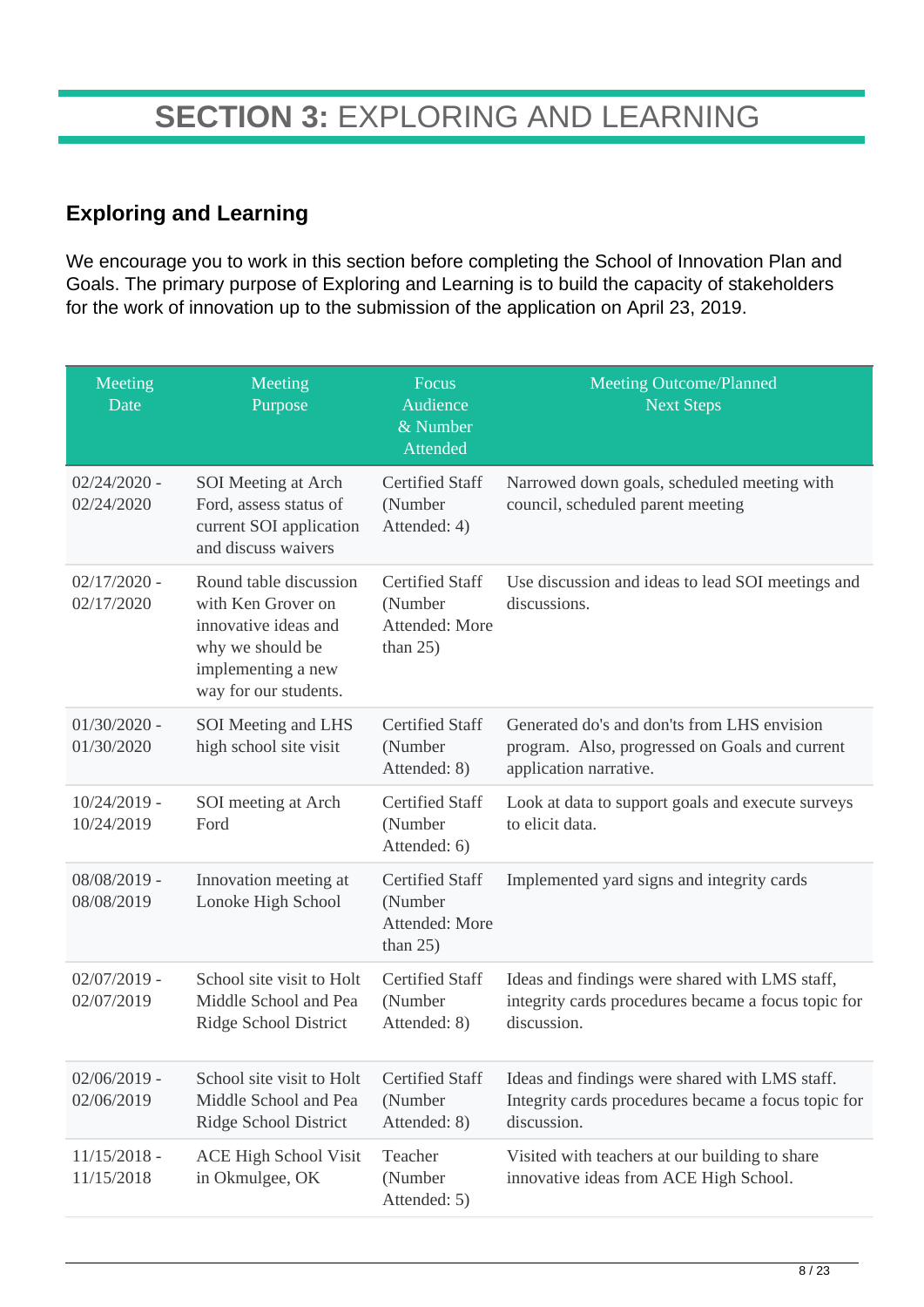| Meeting<br>Date              | Meeting<br>Purpose                                                              | <b>Focus</b><br>Audience<br>& Number<br>Attended   | <b>Meeting Outcome/Planned</b><br><b>Next Steps</b>                    |
|------------------------------|---------------------------------------------------------------------------------|----------------------------------------------------|------------------------------------------------------------------------|
| $09/28/2018 -$<br>09/28/2018 | <b>SOI</b> Summit                                                               | <b>Teacher</b><br>(Number)<br>Attended: 2)         | Visited with teachers at our school to share ideas<br>from the summit. |
| $09/27/2018 -$<br>09/27/2018 | <b>SOI</b> Summit                                                               | Teacher<br>(Number<br>Attended: 2)                 | Visited with teachers at our school to share ideas<br>from the summit. |
| $07/05/2018$ -<br>07/05/2018 | Met with Ken Grover to<br>discuss innovative ideas<br>for teaching and leading. | <b>Certified Staff</b><br>(Number)<br>Attended: 5) | Share ideas with staff members at our school.                          |
|                              | Data Entry Date: 02/26/20   Data Modified Date: 02/26/20                        |                                                    |                                                                        |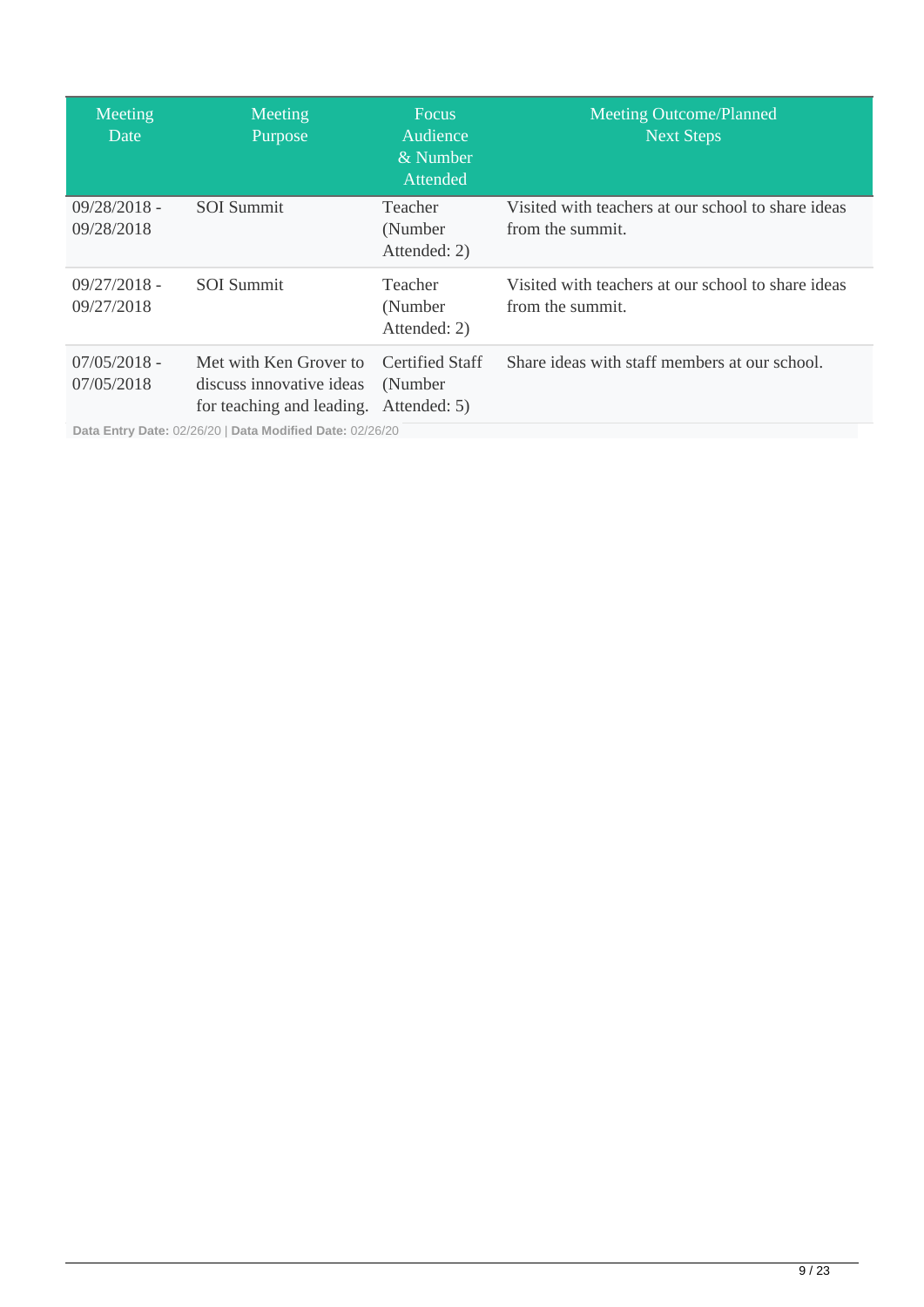# **SECTION 4:** COUNCIL OF INNOVATION

### **Council of Innovation**

The Council of Innovation is composed of a representative group of teachers, classified employees, the building principal or designee, parents, community members, minimum of two (2) students and minority membership in schools with ten percent (10%) or greater minority student population. The council shall generate innovative ideas and proposals and seek diverse ideas from other stakeholders to determine the content of the plan that will be voted on by the school employees.

#### **Minority Representation:** 26.09%

| Name of<br>council member | Representative<br>group                 | Council<br>Position           | Minority       | Date<br>Elected |
|---------------------------|-----------------------------------------|-------------------------------|----------------|-----------------|
| Kristen Peek              | Parent                                  | Parent                        | N <sub>o</sub> | 01/30/2020      |
| <b>Courtney Reed</b>      | Parent                                  | Parent                        | N <sub>o</sub> | 01/30/2020      |
| Cheli Zappata             | <b>Classified Staff</b>                 | Parent/Staff<br>Member        | Yes            | 01/30/2020      |
| Larry Wade                | Parent                                  | Parent                        | Yes            | 01/30/2020      |
| <b>Charles Hunter</b>     | <b>School Board</b><br>Member           | <b>School Board</b><br>Member | Yes            | 01/30/2020      |
| Val Turner                | Community<br>Member                     | Community<br>Member           | N <sub>o</sub> | 01/30/2020      |
| Jamie Anderson            | Parent                                  | Community<br>Member           | N <sub>o</sub> | 01/30/2020      |
| JJ Gladden                | Community<br>Member                     | Arkansas Game/Fish No         |                | 01/30/2020      |
| <b>Trae Reed</b>          | Community<br>Member                     | Mayor                         | N <sub>o</sub> | 01/30/2020      |
| <b>Juan Torres</b>        | Student                                 | Student                       | Yes            | 01/30/2020      |
| Shy-Ann Hutchison         | Student                                 | Student                       | Yes            | 01/30/2020      |
| Mazie Crowder             | Student                                 | Student                       | Yes            | 01/30/2020      |
| <b>Sissy Fletcher</b>     | <b>Certified Staff</b>                  | Counselor                     | No             | 01/30/2020      |
| Rosalynd<br>Kelleybrew    | School Adminstrator Assistant Principal |                               | No             | 01/30/2020      |
| Jeannie Holt              | School Adminstrator Principal           |                               | N <sub>o</sub> | 01/30/2020      |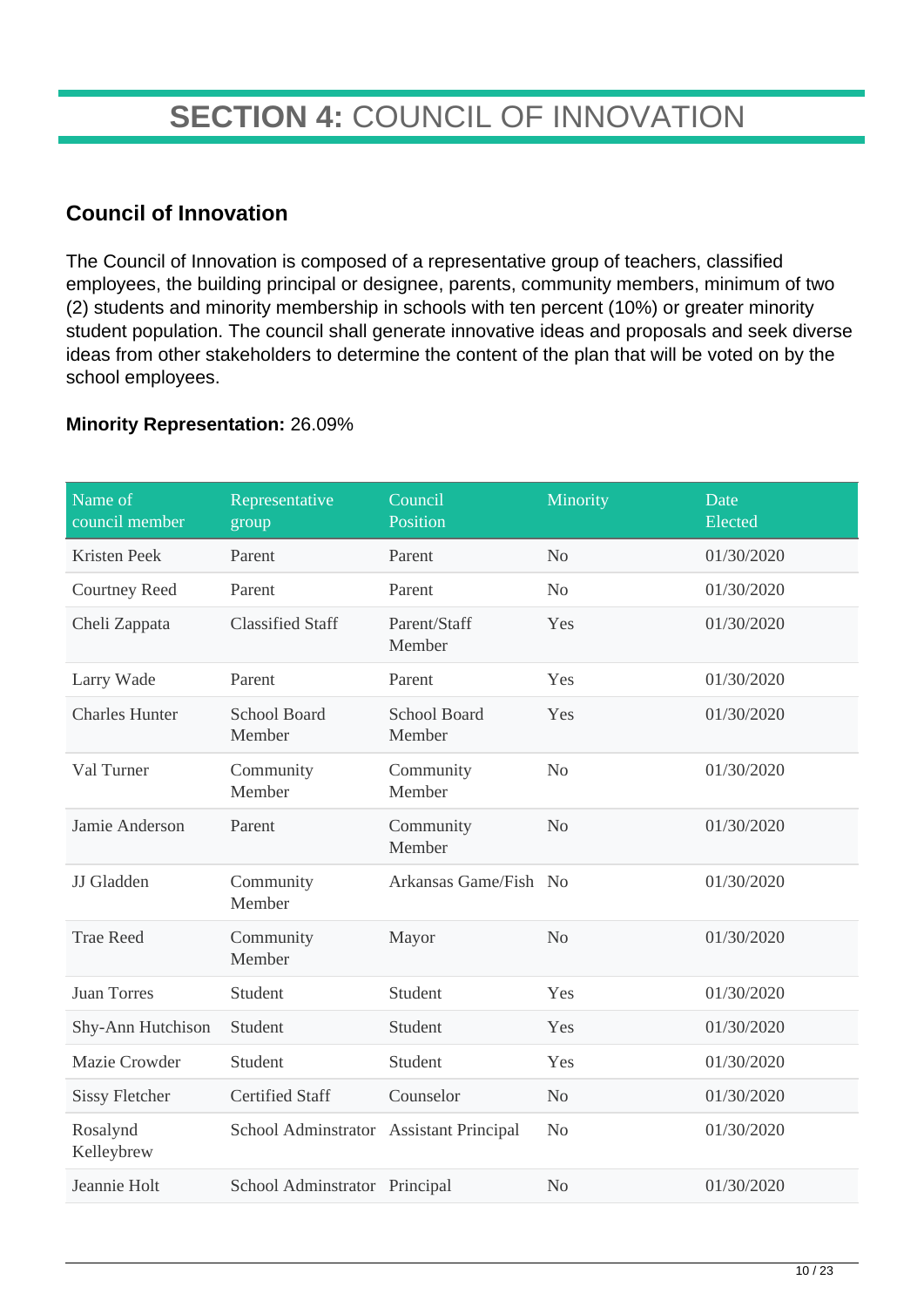| Name of<br>council member | Representative<br>group | Council,<br>Position | Minority       | Date<br>Elected |
|---------------------------|-------------------------|----------------------|----------------|-----------------|
| Terri Taylor              | <b>Certified Staff</b>  | Teacher              | N <sub>0</sub> | 01/30/2020      |
| <b>Tina Bufford</b>       | <b>Certified Staff</b>  | Teacher              | N <sub>0</sub> | 01/30/2020      |
| Amy Screeton              | Certified Staff         | Teacher              | N <sub>0</sub> | 01/30/2020      |
| Lauren Parish             | <b>Certified Staff</b>  | Teacher              | N <sub>0</sub> | 01/30/2020      |
| Lauryn Mobley             | <b>Certified Staff</b>  | Teacher              | N <sub>0</sub> | 01/30/2020      |
| Kaleigh Huff              | <b>Certified Staff</b>  | Teacher              | N <sub>0</sub> | 01/30/2020      |
| Shaundra Nisbett          | Certified Staff         | Teacher              | N <sub>0</sub> | 01/30/2020      |
| <b>Autumn STUART</b>      | <b>Certified Staff</b>  | Teacher              | N <sub>0</sub> | 01/30/2020      |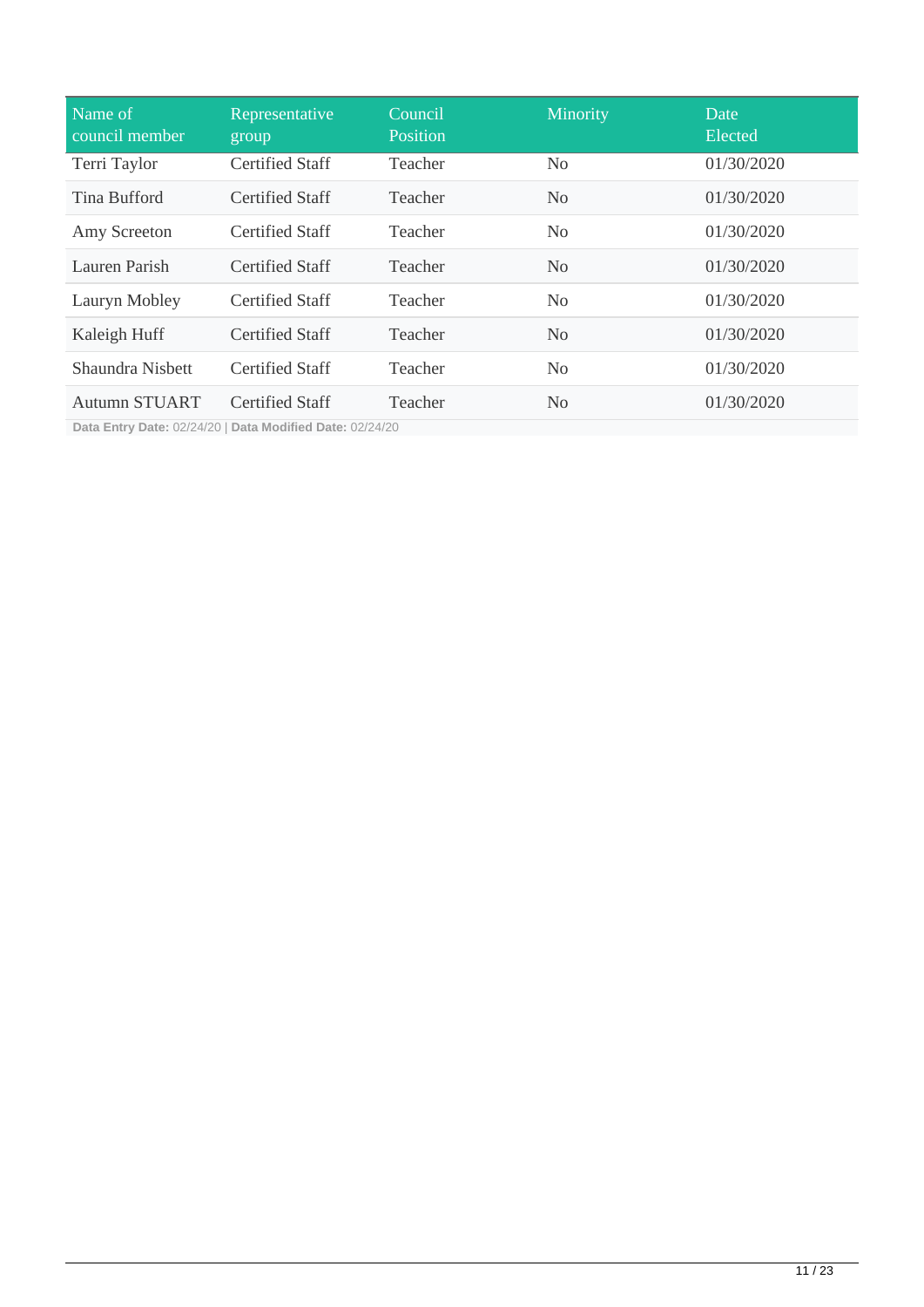# **SECTION 5:** VISION AND MISSION

### **The school's Vision statement**

#### **Our Students**

Our students will master core knowledge, skills, and competencies and will extend them into real-world situations that reflect expected depth and breadth for college and careers.

Our students will value collaboration and teamwork and will use related skills to build consensus, solve problems, and increase output.

Our students will display leadership in and out of the classroom, take initiative, and use feedback for improved results.

Our students will successfully complete internships, apprenticeships, and service learning projects to acquire marketable skills and demonstrate their readiness for college and careers.

Our students will pursue interests and future aspirations by building a marketable college/career portfolio that reflects required mastery and commitment.

Our students will demonstrate the speaking, listening, and writing skills needed for success in college and careers.

#### **Our Staff**

Success for every student in all of our schools will be at the forefront of every conversation. We will always promote what is best for our students in preparing them for careers and college work. We are committed to teaching critical life skills along with required content.

Classroom instruction will be highly engaging and will reflect high expectations for all students and include project-based learning, hands-on activities, real-world experiences, and opportunities for the application of skills.

We will build the capacity of our students to discover their interests and aspirations and pursue them through encouragement, support, and skill-building. We will provide opportunities for students to build networks to support their aspirations and interests. Available technological tools will be provided to match students with interests, build capacity for networking, and prepare students for careers and college.

All learners and parents are important to us as demonstrated by our commitment to build relationships, trust, and respect. We will provide an environment for all students that is Intellectually and physically safe. Regard for differences and opinions will be encouraged with a focus on reasonableness, mutual respect, and adherence to organizational expectations.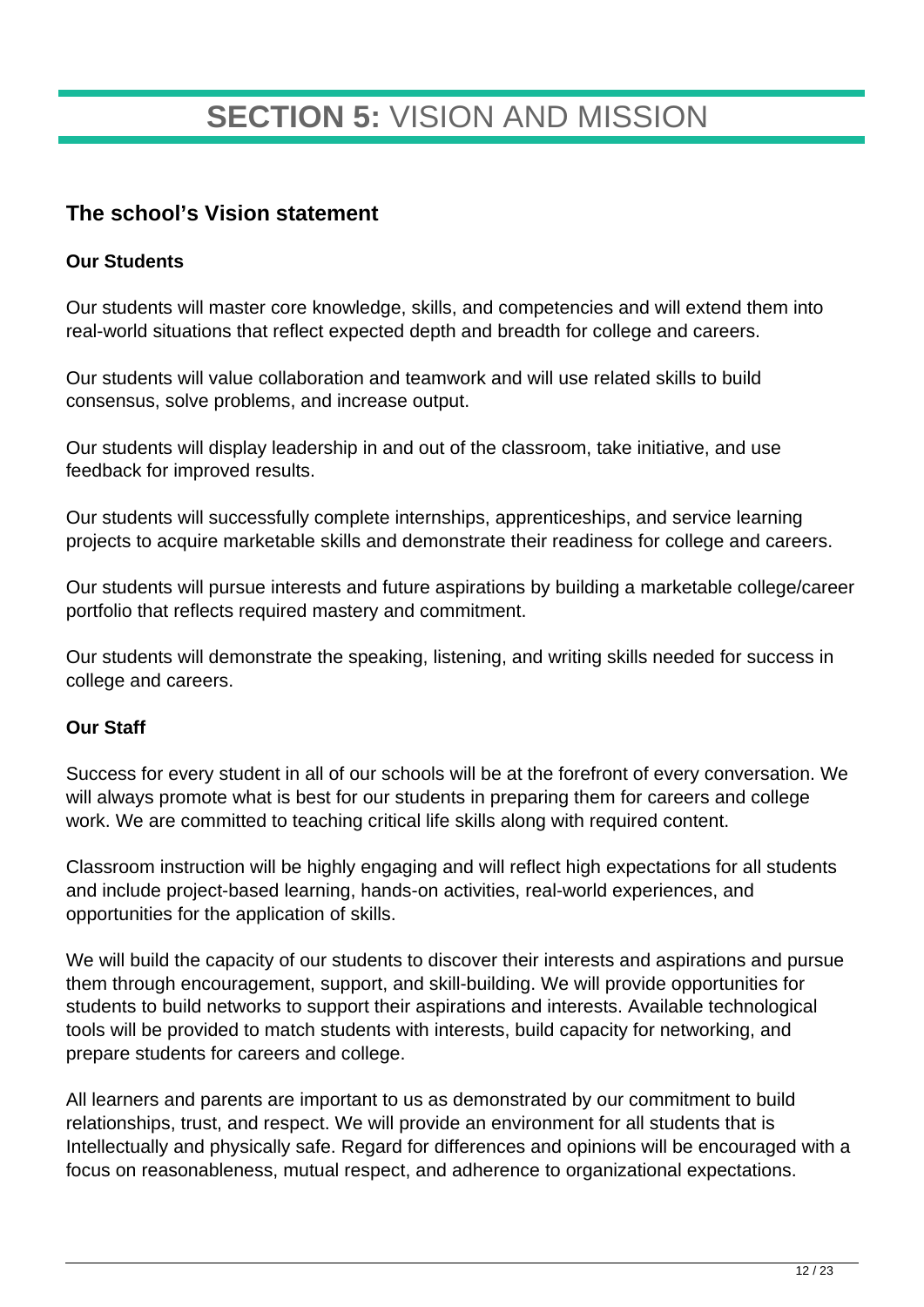We believe that students should take responsibility for outcomes and will demonstrate the same by teaching and modeling personal accountability and ownership for outcomes. We will model expected behaviors (i.e. personal accountability, work ethic, respect, ongoing learning,, effective communication, and self-management) to prepare our students for college and careers.

Learners acquire mastery of knowledge, skills, and competencies at different paces, in diverse time frames, through various pathways, and in different places. Our students will have access to learning tools and will be afforded options in learning pathways to build ownership for outcomes and to ensure the best fit for each student.

Our curriculum, instruction, and assessment will be rigorous, relevant, aligned, and seamless with clear connections across grades and schools.

### **The school's Mission statement**

#### **District Mission (Why we exist. Our fundamental purpose):**

The mission of the Lonoke School District is to create an environment that provides all students with academic skills and responsible citizenship.

#### **Vision & Misson are:**

New

**Data Entry Date:** 02/26/20 | **Data Modified Date:** 05/20/20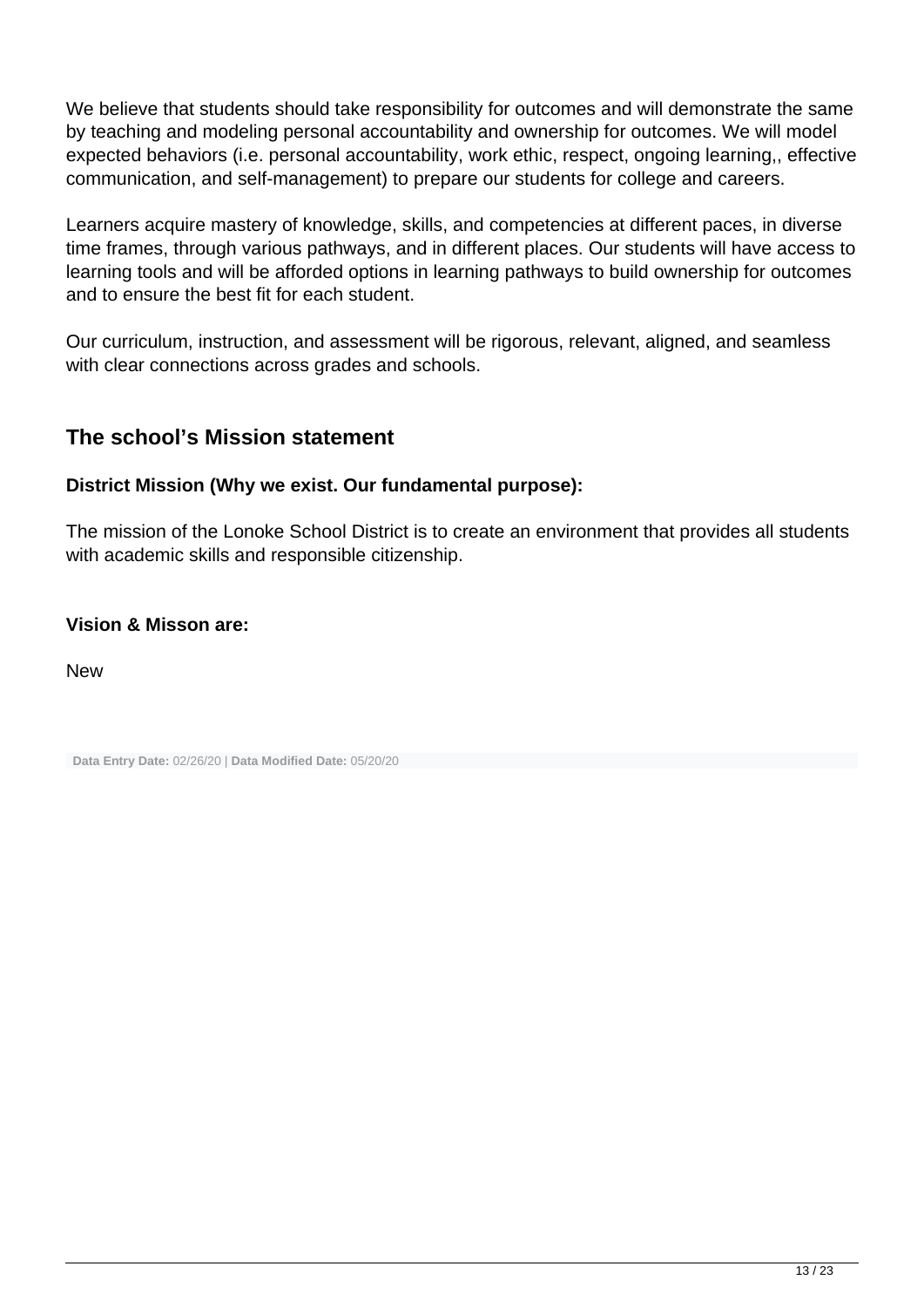# **SECTION 5:** TIMELINE OF WORK

### **Timeline of work:**

| Date       | Vision & Mission Work                                   | Stakeholders Involved                                   |
|------------|---------------------------------------------------------|---------------------------------------------------------|
| 04/03/2020 | Revisited LPSD vision and mission and made<br>comments. | Revisited LPSD vision and mission and made<br>comments. |

**Data Entry Date:** 05/20/20 | **Data Modified Date:** 05/20/20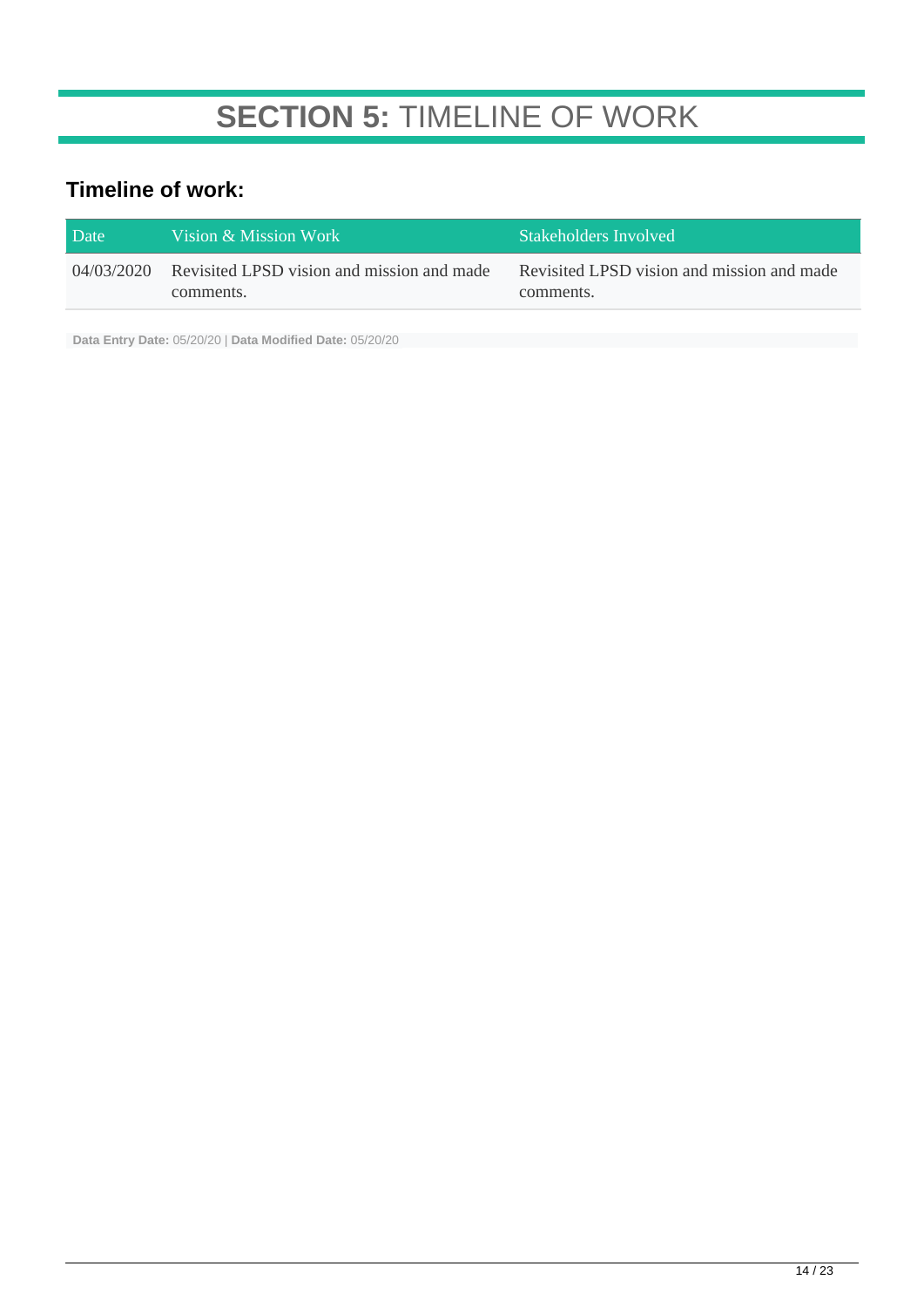# **SECTION 6:** GOALS AND ANTICIPATED OUTCOMES

### **Goals and Anticipated Outcomes**

These may include, but are not limited to, the following goals outlined in **AR Code § 6-15-2803** (2016)

#### Goal 1:

Increase the number of students reading on grade level by 15%, as well as , increase the number of students meeting or exceeding growth goals in reading by 15%, as based on the ACT Aspire Summative Assessment.

#### Goal 2:

Decrease the number of students presenting behavior difficulties by 15% through the provision of individual student goal setting and attainment and opportunities of relevant choice for students through elective classes, as measured by the attainment of integrity cards and reduction of discipline infractions.

#### Goal 3:

Increase opportunities for students to have more choice in their method(s) of learning, demonstrating mastery and attainment of performance levels, working independently, and accessing teacher guidance as needed.

**Data Entry Date:** 03/02/20 | **Data Modified Date:** 03/02/20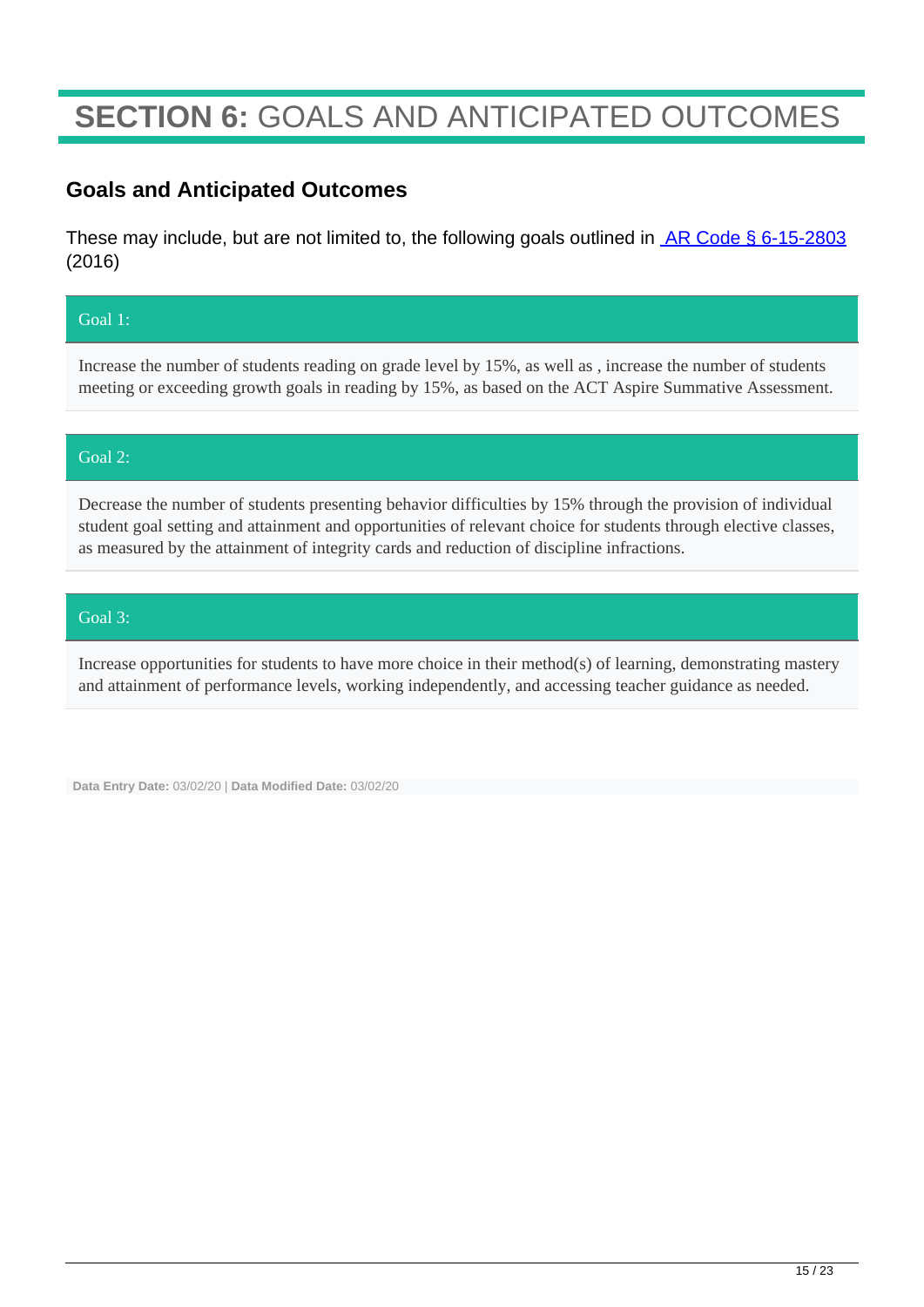# **SECTION 7:** THEORY OF ACTION TO ACHIEVE INNOVATION GOALS - INNOVATION PLAN

### **Theory of Action to Achieve Innovation Goals: Innovation Plan**

Please connect the SOI goals to the innovations,performance targets, timeline, and waivers needed for implementation. Note: limit the response to no more than five (5) goals. Complete Theory of Action for each goal.

| Goal 1   Increase the number of students reading on grade level by 15%, as well as, increase the number of<br>students meeting or exceeding growth goals in reading by 15%, as based on the ACT Aspire Summative<br>Assessment. |                                                                                                                                                                                                                     |  |
|---------------------------------------------------------------------------------------------------------------------------------------------------------------------------------------------------------------------------------|---------------------------------------------------------------------------------------------------------------------------------------------------------------------------------------------------------------------|--|
| Output/Actions<br>(innovation strategy)                                                                                                                                                                                         | Research, build teacher capacity (knowledge or abilities), and implement blended<br>learning                                                                                                                        |  |
| <b>Expected Short Term</b><br>Outcome                                                                                                                                                                                           | We will be able to better address the concerns of each individual student's<br>educational needs. The more our teachers know about using blended learning, the<br>better our students can succeed in the classroom. |  |
| <b>Interim Performance</b><br>Target with expected<br>change                                                                                                                                                                    | This will allow students to use multiple pathways to reach mastery.                                                                                                                                                 |  |
| Data/Instrument                                                                                                                                                                                                                 | Teacher surveys, student performance through blended learning, On Fire platform<br>(also used for math data)                                                                                                        |  |
| Date<br>(by when)                                                                                                                                                                                                               | 07/30/2021                                                                                                                                                                                                          |  |
| Materials/Resources<br>needed                                                                                                                                                                                                   | monetary support (subs), specialists to assist teachers                                                                                                                                                             |  |
| Waiver Needed?                                                                                                                                                                                                                  | Yes                                                                                                                                                                                                                 |  |
| Data Entry Date: 05/21/20   Data Modified Date: 07/18/20                                                                                                                                                                        |                                                                                                                                                                                                                     |  |

| Assessment.                                           | Goal 1   Increase the number of students reading on grade level by 15%, as well as, increase the number of<br>students meeting or exceeding growth goals in reading by 15%, as based on the ACT Aspire Summative                       |
|-------------------------------------------------------|----------------------------------------------------------------------------------------------------------------------------------------------------------------------------------------------------------------------------------------|
| Output/Actions<br>(innovation strategy)               | Develop a specific education plan through digital platforms                                                                                                                                                                            |
| <b>Expected Short Term</b><br>Outcome                 | Students will work toward determined goals. We will use data to design a learning<br>progression for students' needs. Once students have mastered skills, they will be able<br>to move on to new skills through this digital platform. |
| Interim Performance<br>Target with expected<br>change | This will allow students to take ownership of their learning. Additionally, students<br>will gain soft skills needed to track their progress and growth.                                                                               |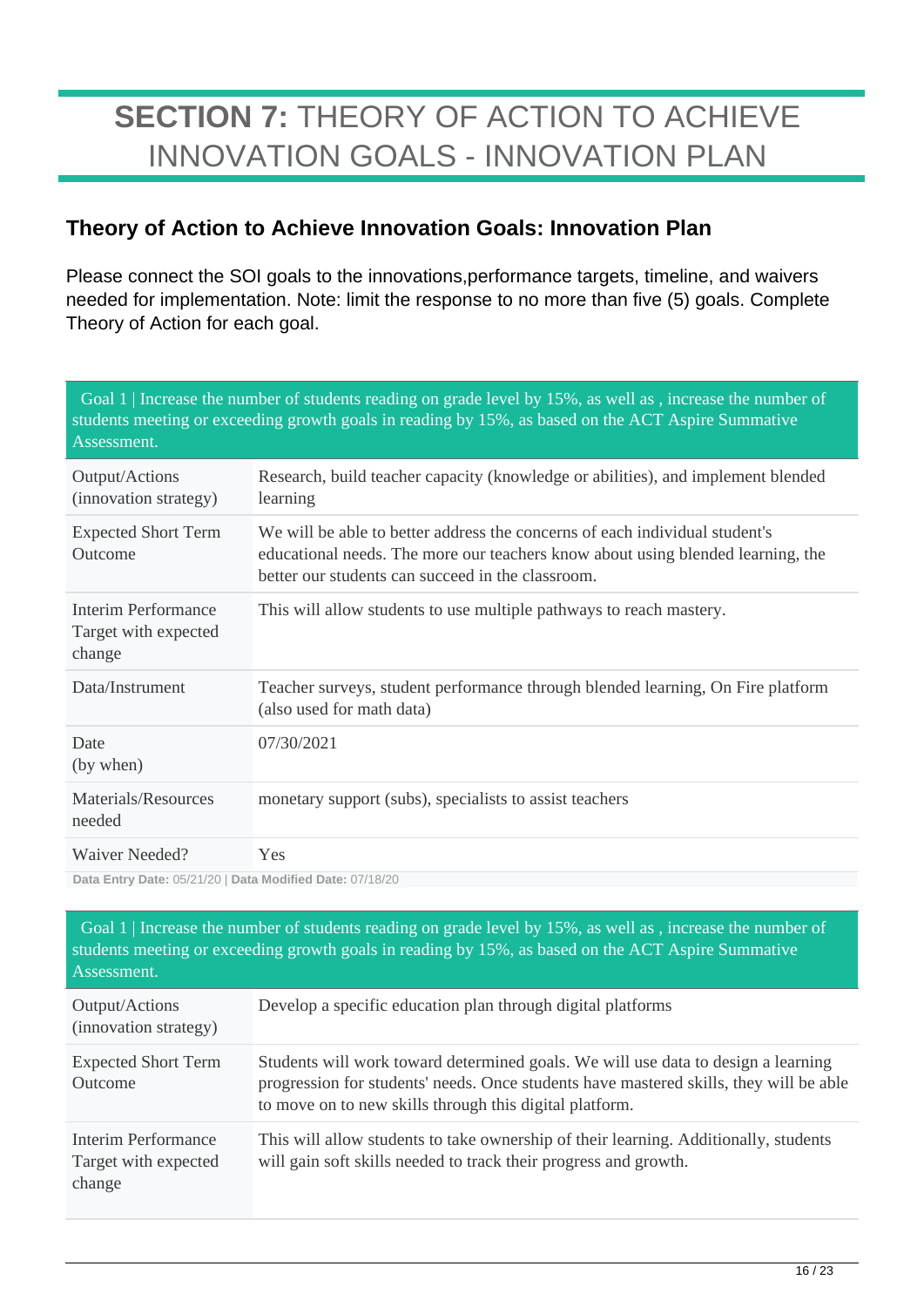| Data/Instrument               | Naviance and our LMS Advisory Plan |
|-------------------------------|------------------------------------|
| Date<br>(by when)             | 07/30/2021                         |
| Materials/Resources<br>needed | Naviance, Advisory Plan            |
| Waiver Needed?                | Yes                                |

 Goal 1 | Increase the number of students reading on grade level by 15%, as well as , increase the number of students meeting or exceeding growth goals in reading by 15%, as based on the ACT Aspire Summative Assessment.

| Output/Actions<br>(innovation strategy)               | Provide scheduled collaboration time for teachers to disaggregate and analyze data,<br>share literacy strategies, and share student work samples.                                                                              |
|-------------------------------------------------------|--------------------------------------------------------------------------------------------------------------------------------------------------------------------------------------------------------------------------------|
| <b>Expected Short Term</b><br>Outcome                 | Teachers will be able to implement the results of these discussions into their<br>teaching. Giving teachers these opportunities will increase the effectiveness of the<br>literacy team because they are all on the same page. |
| Interim Performance<br>Target with expected<br>change | and this will promote greater student achievement in all content areas by addressing<br>weaknesses.                                                                                                                            |
| Data/Instrument                                       | meeting notes, data analysis, iReady scores, ACT Aspire scores                                                                                                                                                                 |
| Date<br>(by when)                                     | 07/30/2021                                                                                                                                                                                                                     |
| Materials/Resources<br>needed                         | substitutes, Coop specialists                                                                                                                                                                                                  |
| Waiver Needed?                                        | <b>Yes</b>                                                                                                                                                                                                                     |

**Data Entry Date:** 05/21/20 | **Data Modified Date:** 05/21/20

 Goal 2 | Decrease the number of students presenting behavior difficulties by 15% through the provision of individual student goal setting and attainment and opportunities of relevant choice for students through elective classes, as measured by the attainment of integrity cards and reduction of discipline infractions.

| Output/Actions             | If we coordinate building-wide integrity incentive for every student through the use    |
|----------------------------|-----------------------------------------------------------------------------------------|
| (innovation strategy)      | of student self-assessment and collaboration with teachers                              |
| <b>Expected Short Term</b> | Then, students will take ownership of their behavior, reflect on their choices, and set |
| Outcome                    | attainable goals to improve their social skills.                                        |
| Interim Performance        | And this will improve students' academic experience as well as their social-            |
| Target with expected       | emotional well being by using self-assessment and collaboration through the             |
| change                     | integrity card system and incentives.                                                   |
| Data/Instrument            | SWIS, Integrity Card Data Drive, LMS Advisory Plan                                      |
| Date<br>(by when)          | 07/30/2021                                                                              |
| Materials/Resources        | LMS Advisory Plan, integrity card drive, incentives chart                               |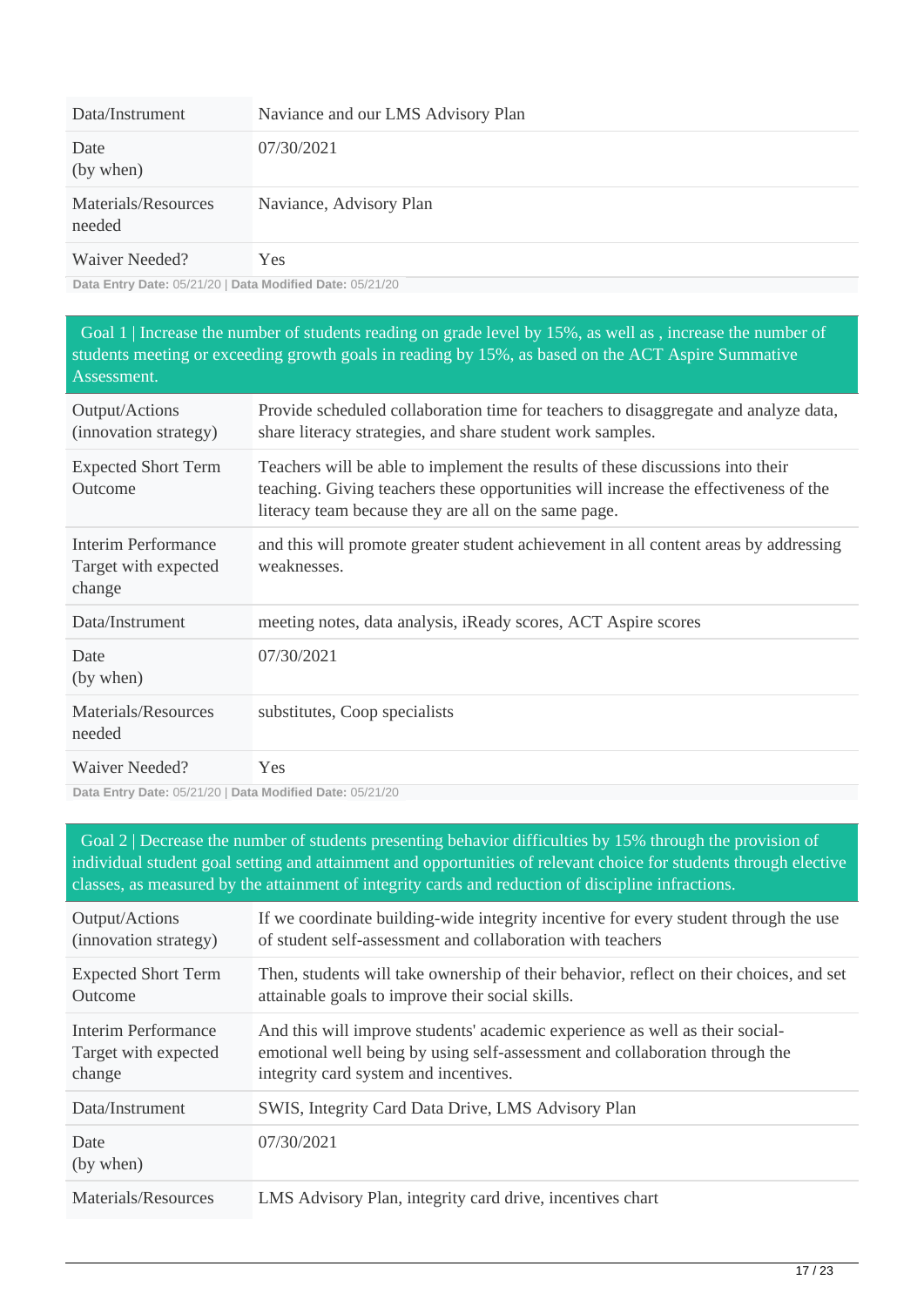| needed                                                   |                                                                                                                                                                                                                                                                                                                                                                                                                           |
|----------------------------------------------------------|---------------------------------------------------------------------------------------------------------------------------------------------------------------------------------------------------------------------------------------------------------------------------------------------------------------------------------------------------------------------------------------------------------------------------|
| Waiver Needed?                                           | N <sub>0</sub>                                                                                                                                                                                                                                                                                                                                                                                                            |
| Data Entry Date: 05/21/20   Data Modified Date: 05/21/20 |                                                                                                                                                                                                                                                                                                                                                                                                                           |
|                                                          | Goal 2   Decrease the number of students presenting behavior difficulties by 15% through the provision of<br>individual student goal setting and attainment and opportunities of relevant choice for students through elective<br>classes, as measured by the attainment of integrity cards and reduction of discipline infractions.                                                                                      |
| Output/Actions<br>(innovation strategy)                  | If we provide professional development for staff regarding social-emotional learning                                                                                                                                                                                                                                                                                                                                      |
| <b>Expected Short Term</b><br>Outcome                    | Then our staff will be better equipped to handle and de-escalate major behavioral<br>events. We know that a lot of student misbehavior comes from internal/external<br>struggles that students don't know how to handle appropriately. We also know that<br>some misbehavior is a result of trauma. Having a completely trained staff would<br>ensure that everyone is handling behaviors consistently and appropriately. |
| Interim Performance<br>Target with expected<br>change    | And this will create positive teacher-student relationships which will establish strong<br>educational-social foundations and mentor relationships.                                                                                                                                                                                                                                                                       |
| Data/Instrument                                          | SWIS, Integrity Card Data Drive, LMS Advisory Plan, EduGuide SEL<br>Curriculum                                                                                                                                                                                                                                                                                                                                            |
| Date<br>(by when)                                        | 07/30/2021                                                                                                                                                                                                                                                                                                                                                                                                                |
| Materials/Resources<br>needed                            | EduGuide curriculum                                                                                                                                                                                                                                                                                                                                                                                                       |
| Waiver Needed?                                           | Yes                                                                                                                                                                                                                                                                                                                                                                                                                       |

 Goal 2 | Decrease the number of students presenting behavior difficulties by 15% through the provision of individual student goal setting and attainment and opportunities of relevant choice for students through elective classes, as measured by the attainment of integrity cards and reduction of discipline infractions.

| Output/Actions<br>(innovation strategy)               | If we connect with students through student check in forms (minute meetings) and<br>goal setting regarding personal growth during advisory                                                    |
|-------------------------------------------------------|-----------------------------------------------------------------------------------------------------------------------------------------------------------------------------------------------|
| <b>Expected Short Term</b><br>Outcome                 | Then we will have a better understanding of what students need and how to best help<br>them. Students will have ownership of their strengths and weaknesses and the power<br>to make changes. |
| Interim Performance<br>Target with expected<br>change | And this will increase student connections with teachers and improve attendance and<br>motivation.                                                                                            |
| Data/Instrument                                       | digital data (forms)                                                                                                                                                                          |
| Date<br>(by when)                                     | 07/30/2021                                                                                                                                                                                    |
| Materials/Resources<br>needed                         | none                                                                                                                                                                                          |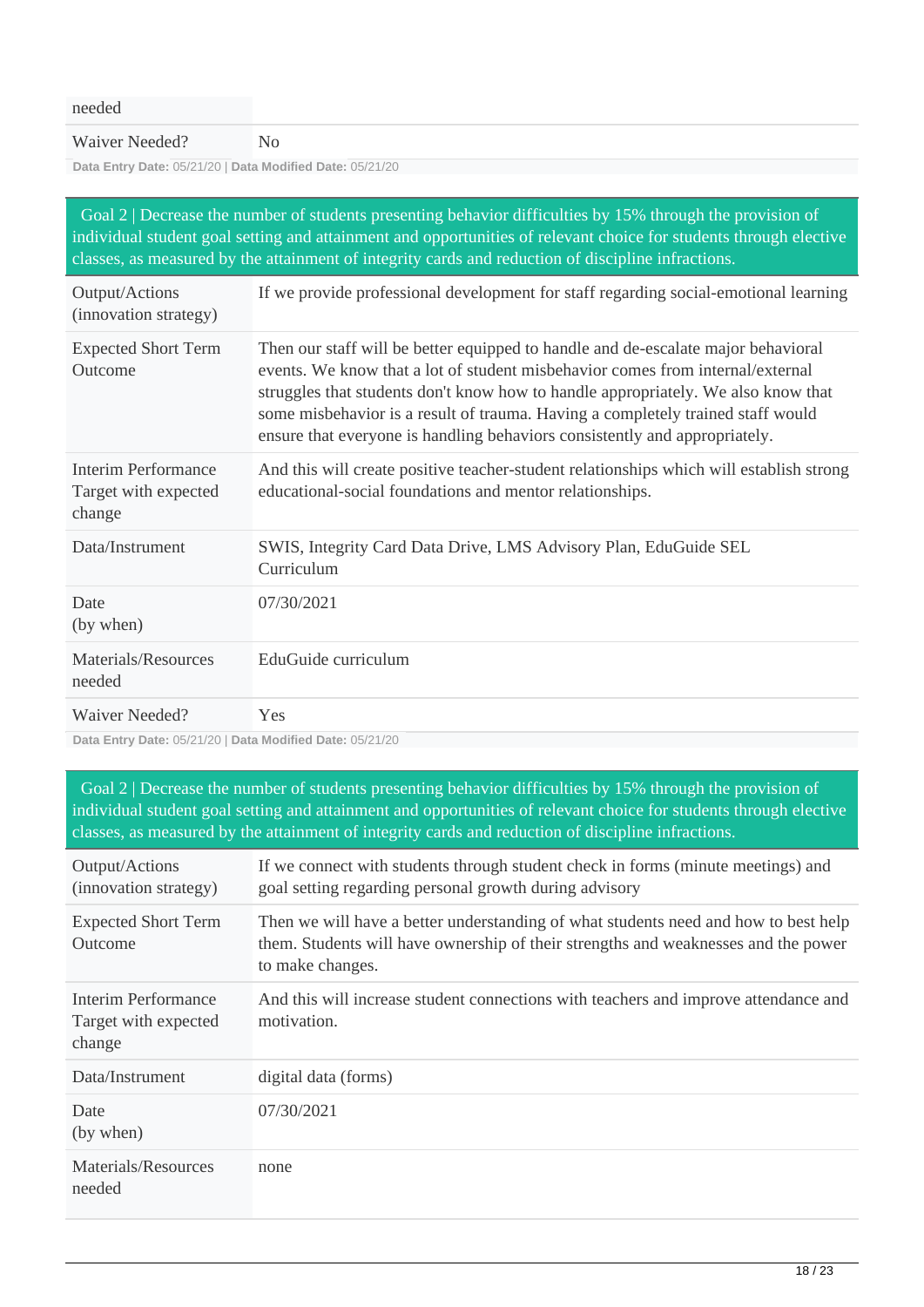| Goal $3$   Increase opportunities for students to have more choice in their method(s) of learning, demonstrating<br>mastery and attainment of performance levels, working independently, and accessing teacher guidance as<br>needed.                                                                                                                                                                                                                   |                                                                                                                                                    |  |  |
|---------------------------------------------------------------------------------------------------------------------------------------------------------------------------------------------------------------------------------------------------------------------------------------------------------------------------------------------------------------------------------------------------------------------------------------------------------|----------------------------------------------------------------------------------------------------------------------------------------------------|--|--|
| Output/Actions<br>(innovation strategy)                                                                                                                                                                                                                                                                                                                                                                                                                 | If we provide opportunities for students to participate in independent courses of<br>study based on their interest and choice                      |  |  |
| <b>Expected Short Term</b><br>Outcome                                                                                                                                                                                                                                                                                                                                                                                                                   | Then students will have more stake in their education. They will be able to put a<br>purpose with the learning and see how it affects their lives. |  |  |
| <b>Interim Performance</b><br>Target with expected<br>change                                                                                                                                                                                                                                                                                                                                                                                            | And this will increase student engagement, motivation, and performance, which will<br>improve ownership and quality of student work.               |  |  |
| Data/Instrument                                                                                                                                                                                                                                                                                                                                                                                                                                         | iReady diagnostics, ACT interims, ACT summative, PITSCO                                                                                            |  |  |
| Date<br>(by when)                                                                                                                                                                                                                                                                                                                                                                                                                                       | 07/30/2021                                                                                                                                         |  |  |
| Materials/Resources<br>needed                                                                                                                                                                                                                                                                                                                                                                                                                           | iReady, ACT aspire, On Fire                                                                                                                        |  |  |
| Waiver Needed?<br>$\mathbb{R}$ $\rightarrow$ $\mathbb{R}$ $\rightarrow$ $\mathbb{R}$ $\rightarrow$ $\mathbb{R}$ $\rightarrow$ $\mathbb{R}$ $\rightarrow$ $\mathbb{R}$ $\rightarrow$ $\mathbb{R}$ $\rightarrow$ $\mathbb{R}$ $\rightarrow$ $\mathbb{R}$ $\rightarrow$ $\mathbb{R}$ $\rightarrow$ $\mathbb{R}$ $\rightarrow$ $\mathbb{R}$ $\rightarrow$ $\mathbb{R}$ $\rightarrow$ $\mathbb{R}$ $\rightarrow$ $\mathbb{R}$ $\rightarrow$ $\mathbb{R}$ $\$ | <b>Yes</b>                                                                                                                                         |  |  |

**Data Entry Date:** 05/21/20 | **Data Modified Date:** 07/31/20

 Goal 3 | Increase opportunities for students to have more choice in their method(s) of learning, demonstrating mastery and attainment of performance levels, working independently, and accessing teacher guidance as needed. Output/Actions (innovation strategy) If we provide collaboration between students and mentors in order to set academic goals using online performance data Expected Short Term Outcome Then students will be able to have conversations with people while advocating for themselves. Students will be able to use personal data to inform their academic goals and note the relationship between the two. Interim Performance Target with expected change And this will develop stronger soft skills in students in order to improve their interactions with peers and adult advocates; build peer relationships; and use conflict resolution skills. Data/Instrument iReady diagnostics, ACT Aspire interims, ACT Aspire summative, Mentor/Mentee Meeting minutes, integrity card data Date (by when) 07/30/2021 Materials/Resources needed iReady, ACT Aspire Waiver Needed? No

**Data Entry Date:** 05/21/20 | **Data Modified Date:** 05/21/20

Goal 3 | Increase opportunities for students to have more choice in their method(s) of learning, demonstrating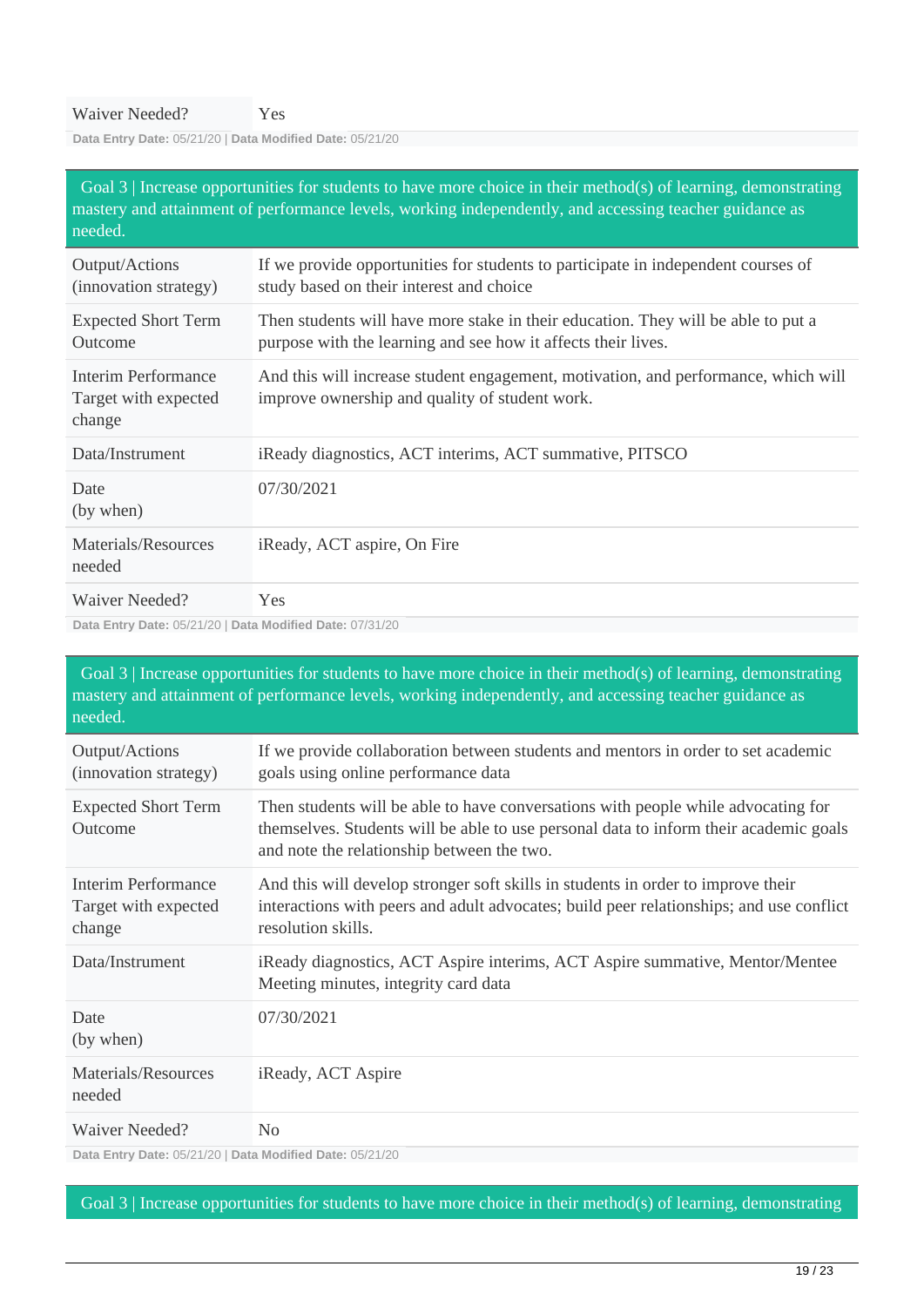| mastery and attainment of performance levels, working independently, and accessing teacher guidance as<br>needed. |                                                                                                                                                                                                                                                    |  |  |
|-------------------------------------------------------------------------------------------------------------------|----------------------------------------------------------------------------------------------------------------------------------------------------------------------------------------------------------------------------------------------------|--|--|
| Output/Actions<br>(innovation strategy)                                                                           | If we provide a Flex Day one half day per week for those students meeting<br>percentage goals and provide opportunities for students to participate in learnings of<br>their choice (i.e. Game and Fish, eSports, Career Readiness programs, etc.) |  |  |
| <b>Expected Short Term</b><br>Outcome                                                                             | Then students will be more motivated to learn new things and choose/obtain goals to<br>meet their personal learning needs.                                                                                                                         |  |  |
| Interim Performance<br>Target with expected<br>change                                                             | And this will increase student awareness and experiences to promote skills/interests<br>that relate to college/career readiness.                                                                                                                   |  |  |
| Data/Instrument                                                                                                   | iReady diagnostics, ACT interims, ACT summative                                                                                                                                                                                                    |  |  |
| Date<br>(by when)                                                                                                 | 07/30/2021                                                                                                                                                                                                                                         |  |  |
| Materials/Resources<br>needed                                                                                     | monetary budget for Flex Friday activities                                                                                                                                                                                                         |  |  |
| Waiver Needed?                                                                                                    | Yes                                                                                                                                                                                                                                                |  |  |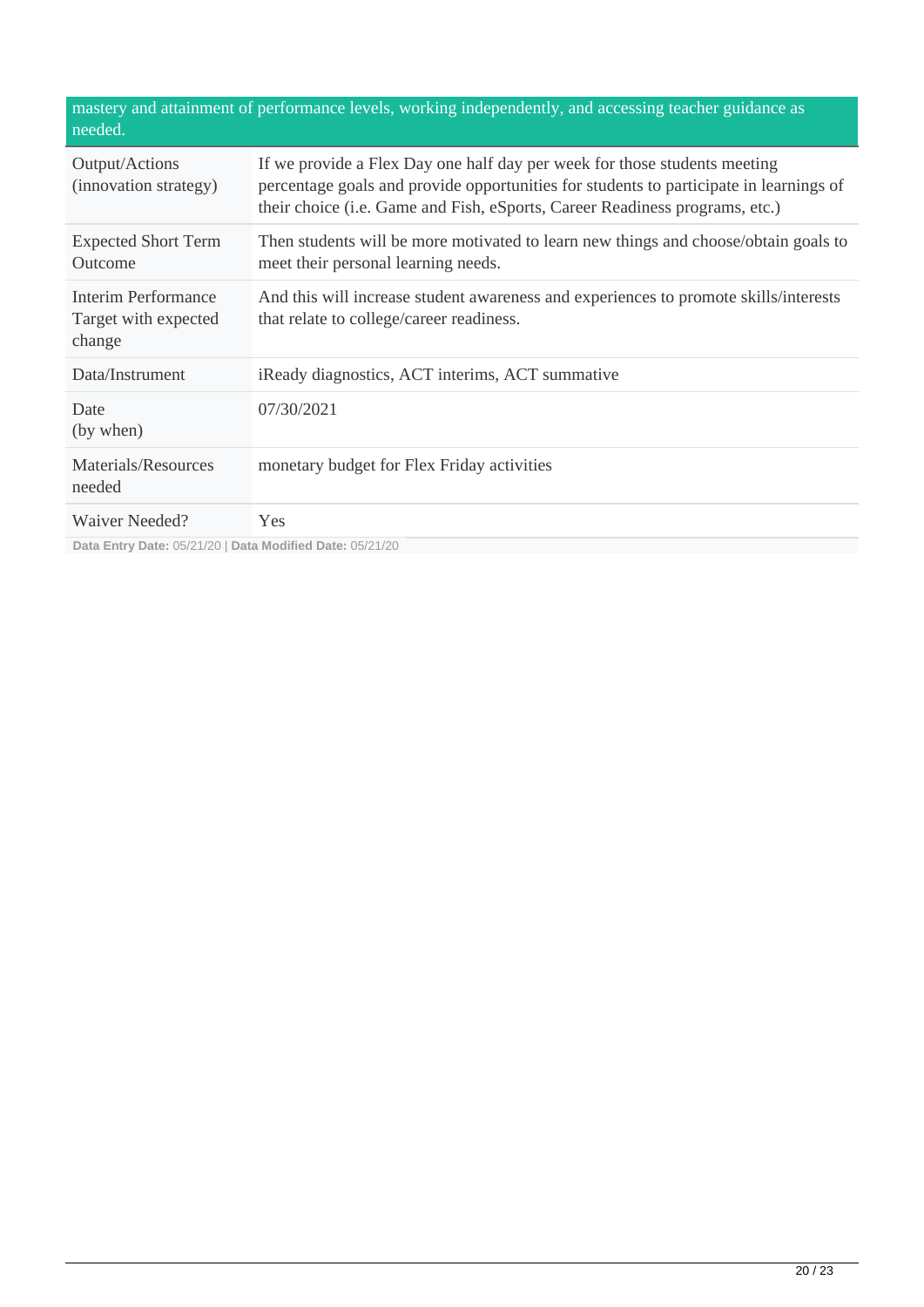# **SECTION 8:** ELECTION RESULTS

### **Election Results**

Faculty and staff of the school must vote on the innovation plan presented by the Council of Innovation. **Sixty percent of all school employees must vote in favor for the application to be submitted to the ADE.**

| Number of Licensed and Classified Staff                                                                                                | 45         |
|----------------------------------------------------------------------------------------------------------------------------------------|------------|
| Number of Staff who voted                                                                                                              | 39         |
| Number of Staff who voted for the proposed Plan                                                                                        | 39         |
| Number of Staff who voted against the proposed plan                                                                                    | $\bigcirc$ |
| Percentage of staff voting in favor of the proposed<br>plan of innovation<br>Bets Futur Bets, 00/00/00   Bets Madifical Bets, 00/00/00 |            |

**Data Entry Date:** 02/26/20 | **Data Modified Date:** 02/26/20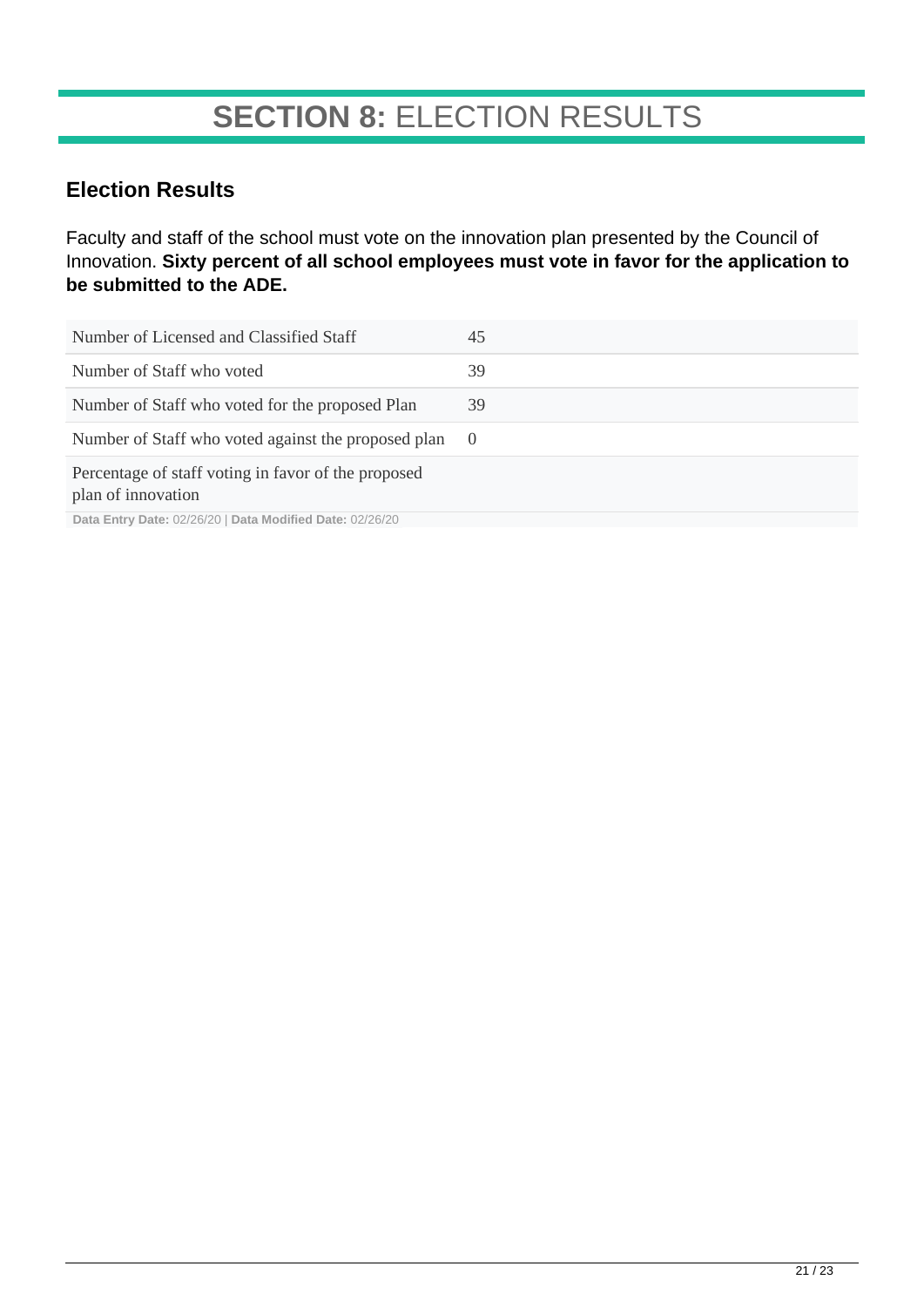# **SECTION 9:** PROFESSIONAL DEVELOPMENT SCOPE

### **2020-21 Professional Development Plan for Innovation Implementation**

**Innovation Strategy:** On Fire platform to use for Envision students to self-pace their learning. It will be provided to all Envision teachers before the school year begins.  $\hat{A}$ 

#### **Goals:** Goal 1, Goal 2, Goal 3

| Date       | What?                    | Purpose (Why?)                                                                                                                                                                                                                                                  | Target Audience (Who?)                                                                 |
|------------|--------------------------|-----------------------------------------------------------------------------------------------------------------------------------------------------------------------------------------------------------------------------------------------------------------|----------------------------------------------------------------------------------------|
| 08/07/2020 | OnFire platform training | To ensure all teachers are.<br>experts in the software in<br>order to best guide and<br>assist students throughout<br>the school year. This will<br>allow students to move at<br>their own pace more<br>independently if they are<br>familiar with the program. | All teachers (with<br>COVID, we will be using<br>this platform in a myriad<br>of ways) |

**Innovation Strategy:** EduGuide SEL program. All teachers will be trained in the EduGuide curriculum before the school year in order to ensure a solid understanding of implementation before students begin. This program will allow for necessary discussions to take place between teachers and students of difficult emotions and topics.

#### **Goals:** Goal 2

| Date       | What?                                                         | Purpose (Why?)                                                                                                                                                                                                                                         | Target Audience (Who?) |
|------------|---------------------------------------------------------------|--------------------------------------------------------------------------------------------------------------------------------------------------------------------------------------------------------------------------------------------------------|------------------------|
| 08/06/2020 | Teachers will receive<br>training in the EduGuide<br>program. | This will allow our<br>teachers to be comfortable<br>with the SEL curriculum<br>in order to ensure a solid<br>understand of<br>implementation before<br>students begin. This will<br>allow necessary<br>discussion pertaining to<br>SEL to take place. | All teachers and staff |